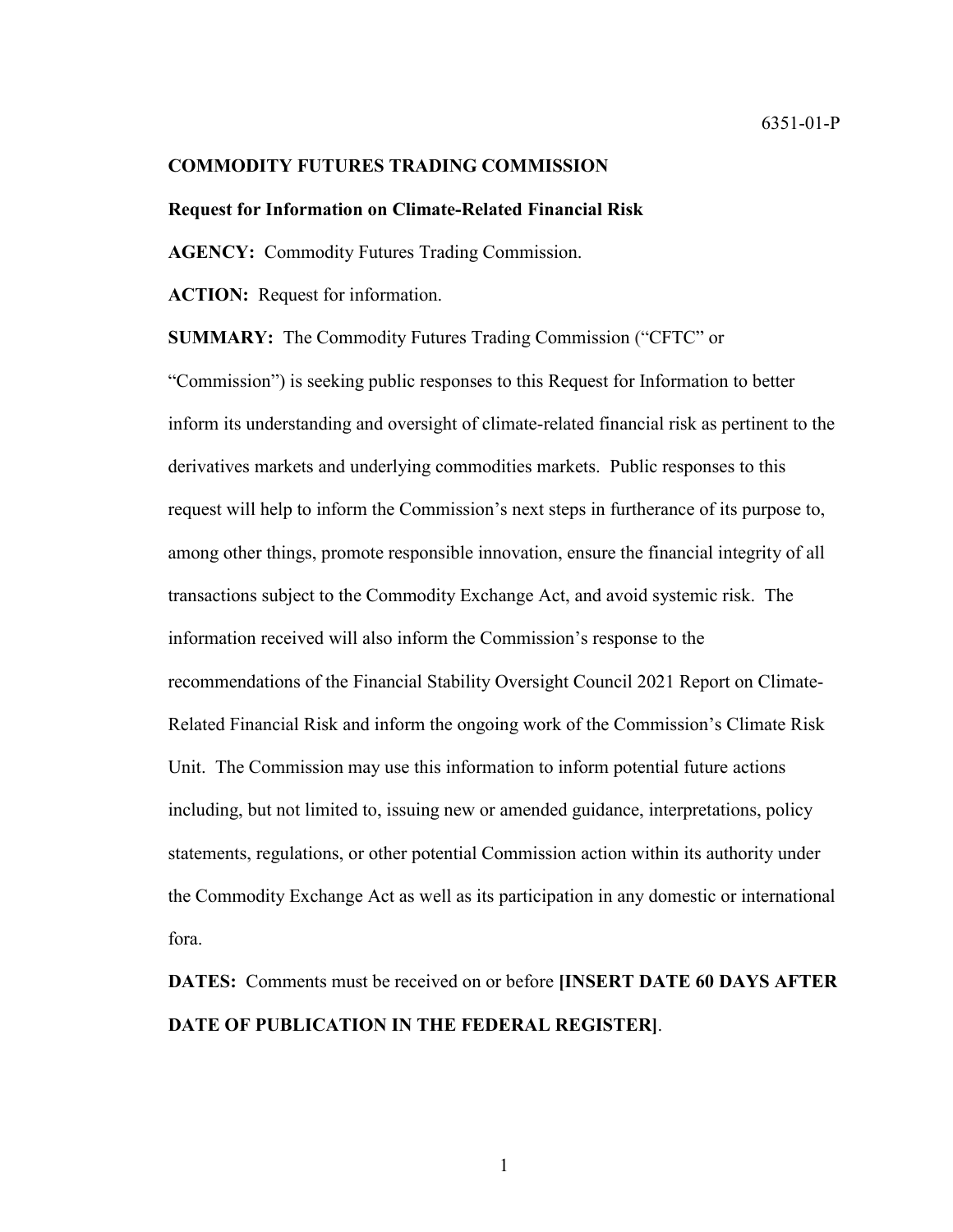**ADDRESSES:** You may submit comments, identified by the name of the release, "Climate-Related Financial Risk RFI", by any of the following methods:

• *CFTC Comments Portal: https://comments.cftc.gov*. Select the "Submit Comments" link for this release and follow the instructions on the Public Comment Form.

• *Mail:* Send to Christopher Kirkpatrick, Secretary of the Commission,

Commodity Futures Trading Commission, Three Lafayette Centre, 1155 21st Street, NW, Washington, DC 20581.

• *Hand Delivery/Courier:* Follow the same instructions as for Mail, above.

Please submit your comments using only one of these methods. Submissions through the CFTC Comments Portal are encouraged.

All comments must be submitted in English, or if not, accompanied by an English translation. Comments will be posted as received to *https://comments.cftc.gov*. You should submit only information that you wish to make available publicly. If you wish the Commission to consider information that you believe is exempt from disclosure under the Freedom of Information Act ("FOIA"), a petition for confidential treatment of the exempt information may be submitted according to the procedures established in § 145.9 of the Commission's regulations. $<sup>1</sup>$  $<sup>1</sup>$  $<sup>1</sup>$ </sup>

The Commission reserves the right, but shall have no obligation, to review, prescreen, filter, redact, refuse or remove any or all of your submission from *https://comments.cftc.gov* that it may deem to be inappropriate for publication, such as obscene language. All submissions that have been redacted or removed that contain

<span id="page-1-0"></span><sup>&</sup>lt;sup>1</sup> 17 CFR 145.9.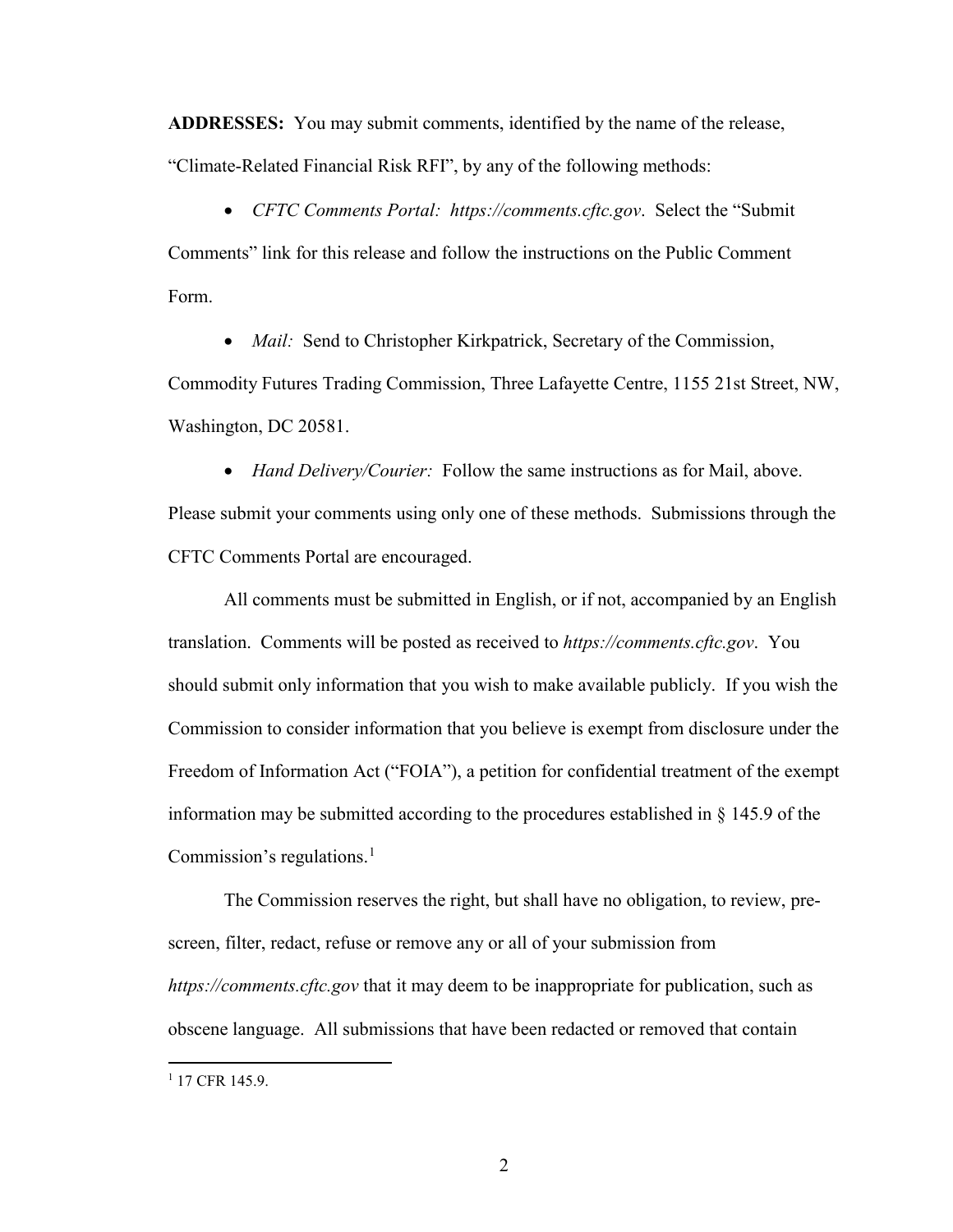responses to the Request for Information will be retained in the public comment file and may be accessible under the FOIA.

# **FOR FURTHER INFORMATION CONTACT:** Abigail S. Knauff, (202) 418-5123,

*[aknauff@cftc.gov](mailto:aknauff@cftc.gov)*, Deputy, Climate Risk Unit; Brigitte C. Weyls, (312) 596-0547, *bweyls@cftc.gov*, Assistant Chief Counsel, Division of Market Oversight; Andrew Ruggiero, (202) 379-8919, *aruggiero@cftc.gov*, Attorney Advisor, Market Participants Division; Richard Haynes, (202) 418-5063, *rhaynes@cftc.gov*, Deputy Director, Division of Clearing and Risk; Diana Dietrich, (202) 418-6767, *[ddietrich@cftc.gov](mailto:ddietrich@cftc.gov)*, Senior Assistant General Counsel; or Mark Fajfar, (202) 418-6636, *[mfajfar@cftc.gov](mailto:mfajfar@cftc.gov)*, Senior Assistant General Counsel, Legal Division, Commodity Futures Trading Commission, Three Lafayette Centre, 1151 21st Street, NW, Washington, DC 20581.

# **SUPPLEMENTARY INFORMATION:**

### **I. Background**

## **A. Climate-Related Financial Risks**

The effects of climate change and the transition to a low-carbon economy present emerging climate-related financial risks, which fall into two broad categories: physical risks and transition risks.<sup>[2](#page-2-0)</sup> Physical risks generally are characterized by harm caused by acute, climate-related events such as hurricanes, wildfires, floods, and heatwaves; and chronic shifts in precipitation patterns, sea level rise, and ocean acidification.<sup>[3](#page-2-1)</sup> These

<span id="page-2-0"></span> <sup>2</sup> E.g., Financial Stability Oversight Council ("FSOC"), "Report on Climate-Related Financial Risk 2021" (Oct. 21, 2021), available at *<https://home.treasury.gov/system/files/261/FSOC-Climate-Report.pdf>* ("FSOC Report"), at 12.

<span id="page-2-1"></span><sup>&</sup>lt;sup>3</sup> See Financial Stability Board ("FSB"), "The Implications of Climate Change for Financial Stability (Nov. 2020)," available at *[https://www.fsb.org/2020/11/the-implications-of-climate-change-for-financial](https://www.fsb.org/2020/11/the-implications-of-climate-change-for-financial-stability/)[stability/](https://www.fsb.org/2020/11/the-implications-of-climate-change-for-financial-stability/)*, at 6 ("Increased physical risks could result in both market and credit risks to the financial system. Market risks—that is, the risk of reductions in the value of financial assets—could result in losses for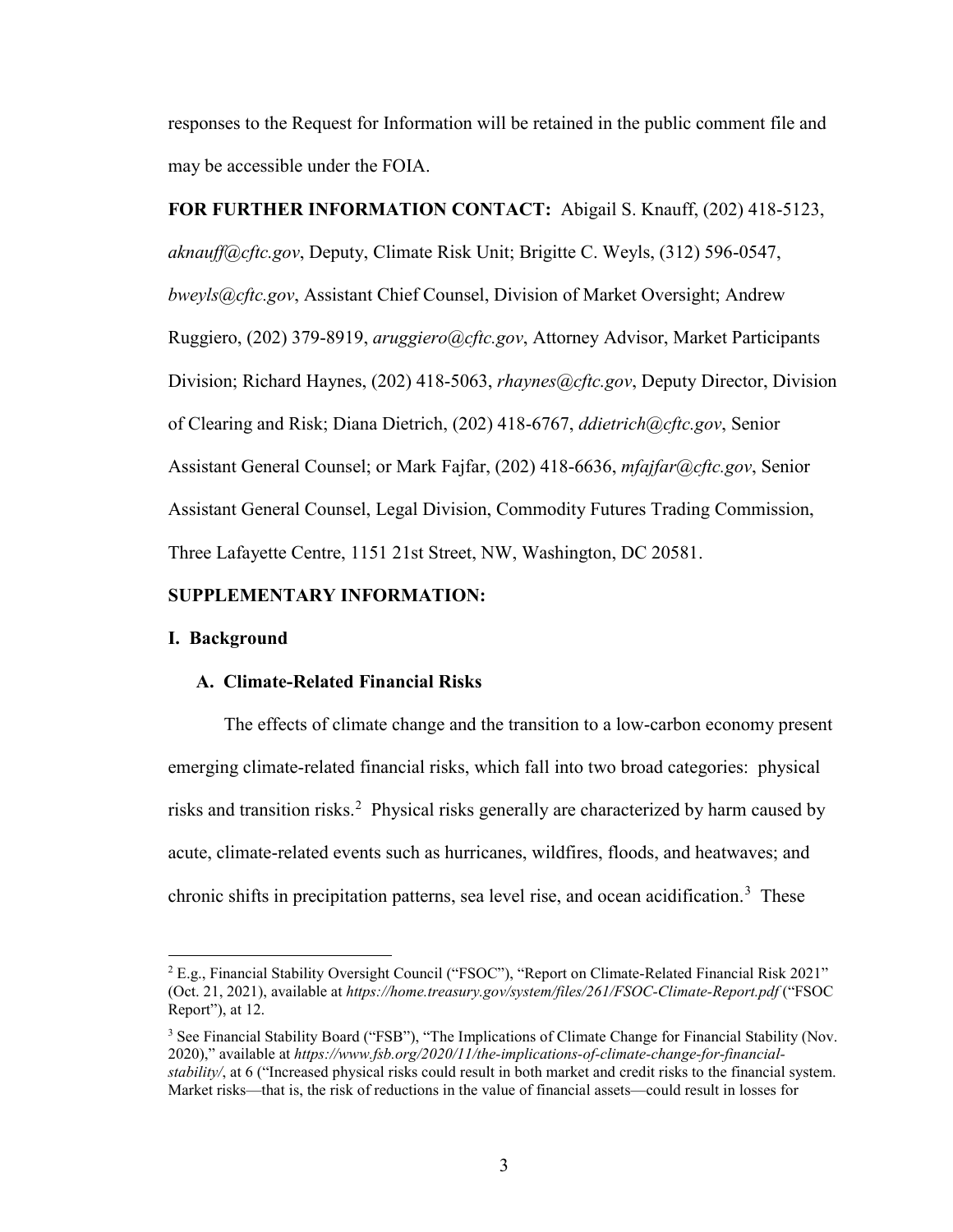extreme weather events and natural disasters, especially as they increase in frequency and/or intensity, can damage assets, disrupt operations, and increase costs.<sup>[4](#page-3-0)</sup> Transition risks generally are characterized by stresses to certain financial institutions or sectors that result from shifts in policy, regulations, customer and business preferences, technology, credit or insurance availability, or other market or social forces that can affect business operations.<sup>[5](#page-3-1)</sup>

Climate-related financial risk may directly or indirectly impact Commission registered entities,  $6$  registrants,  $7$  and other market participants as well as the derivatives markets and the underlying commodities markets themselves. Effects may include, but are not limited to, heightened market volatility, disruptions of historical price correlations, and challenges to existing risk management assumptions. The Commission

 $\overline{a}$ 

banks, asset owners, and other financial institutions. Market risks might also emerge due to abrupt increases in risk premia due to uncertainty concerning financial assets' future payoffs. Physical risks can also give rise to credit losses due to reductions in the income—or reductions in the profitability—of borrowers.").

<span id="page-3-0"></span><sup>4</sup> See FSOC Report at 101-02 (discussing climate change physical-risk implications for financial sector operations; regarding the potential impact of rising sea levels and increased flood risk in the northeastern United States, notes "the concentration of sector critical infrastructure in the New York City metro area, … home to five of the current seven U.S.-based global systemically important banks and five of the current eight FSOC-designated financial market utilities").

<span id="page-3-1"></span><sup>5</sup> Id. at 12-13. For example, economic measures that raise implicit carbon prices to reduce greenhouse gas ("GHG") emissions could raise transition risk for suppliers and users of GHG-intensive production processes, products, or services. The FSOC Report notes that "the financial sector may experience credit and market risks associated with loss of income, defaults and changes in the values of assets, liquidity risks associated with changing demand for liquidity, operational risks associated with disruptions to infrastructure or other channels, or legal risks." Id. at 13-14.

<span id="page-3-2"></span><sup>6</sup> As relevant here, a "Registered Entity" as defined in the Commodity Exchange Act ("CEA") includes designated contract market ("DCM"); derivatives clearing organization ("DCO"); swap execution facility ("SEF"); and swap data repository ("SDR"). CEA sec.  $1a(40)$ ,  $7 U.S.C. 1a(40)$ .

<span id="page-3-3"></span><sup>7</sup> "Registrant" means a commodity pool operator ("CPO"); commodity trading advisor ("CTA"); futures commission merchant ("FCM"); introducing broker ("IB"); leverage transaction merchant; floor broker; floor trader; major swap participant ("MSP"); retail foreign exchange dealer; or swap dealer ("SD") that is subject to the Commission's regulations; or an associated person of any of the foregoing other than an associated person of a SD or MSP. 17 CFR 1.3 (2021).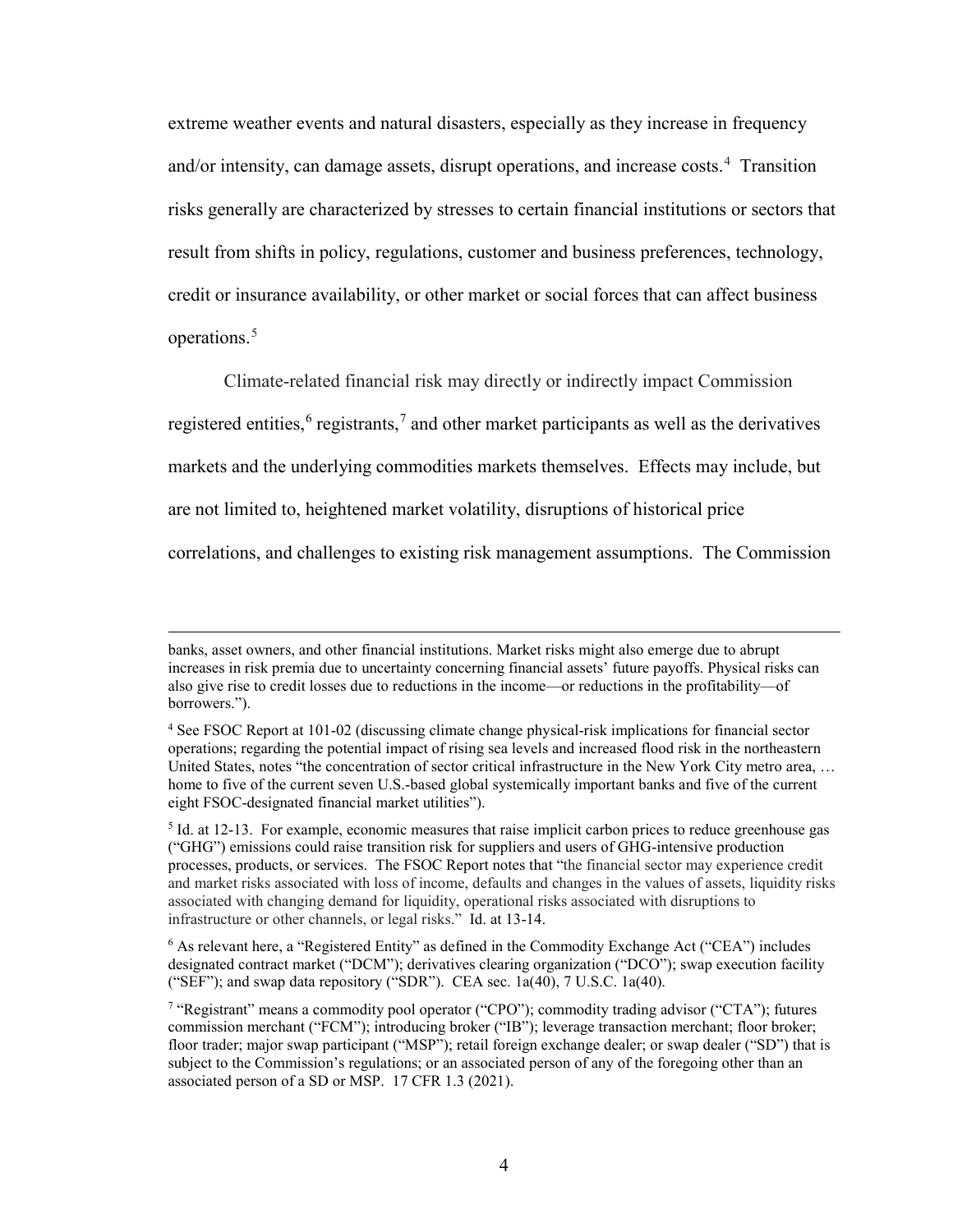is seeking comment on all applicable aspects of its existing regulatory framework and market oversight, as they may be affected by climate-related financial risk.

## **B. Executive Order 14030**

On May, 20, 2021, President Biden signed Executive Order 14030 on Climate-Related Financial Risk ("Executive Order 14030"), which outlines a whole-ofgovernment strategy to mitigating climate-related financial risk. Executive Order 14030 recognizes that the failure of financial institutions to appropriately and adequately account for and measure physical and transition risks threatens the competitiveness of U.S. companies and markets. $8 \text{ Executive Order } 14030$  $8 \text{ Executive Order } 14030$  articulates a policy to advance the disclosure of climate-related financial risk and act to mitigate that risk and its drivers while achieving a net-zero emissions economy by 2050.<sup>[9](#page-4-1)</sup>

Section 3 of Executive Order 14030 directs the FSOC, of which the Chairman of the Commission is a voting member, to consider "assessing, in a detailed and comprehensive manner, the climate-related financial risk, including both physical and transition risks, to the financial stability of the Federal Government and the stability of the U.S. financial system."[10](#page-4-2) Executive Order 14030 directs the FSOC to issue a report

 $9$  EO 14030, 87 FR 27967 (May 20, 2021) (Climate-Related Financial Risk), at

<span id="page-4-1"></span>*https://www.federalregister.gov/documents/2021/05/25/2021-11168/climate-related-financial-risk*; see also EO 14008, 86 FR 7619 (January 27, 2021) (Tackling the Climate Crisis at Home and Abroad), at *https://www.federalregister.gov/documents/2021/02/01/2021-02177/tackling-the-climate-crisis-at-homeand-abroad*; EO 13990, 86 FR 7037 (January 20, 2021) (Protecting Public Health and the Environment and Restoring Science to Tackle the Climate Crisis), at *https://www.federalregister.gov/documents/2021/01/25/2021-01765/protecting-public-health-and-theenvironment-and-restoring-science-to-tackle-the-climate-crisis*.

<span id="page-4-0"></span> <sup>8</sup> FSOC Report at section 1.

<span id="page-4-2"></span><sup>&</sup>lt;sup>10</sup> Executive Order 14030, 87 FR 27968.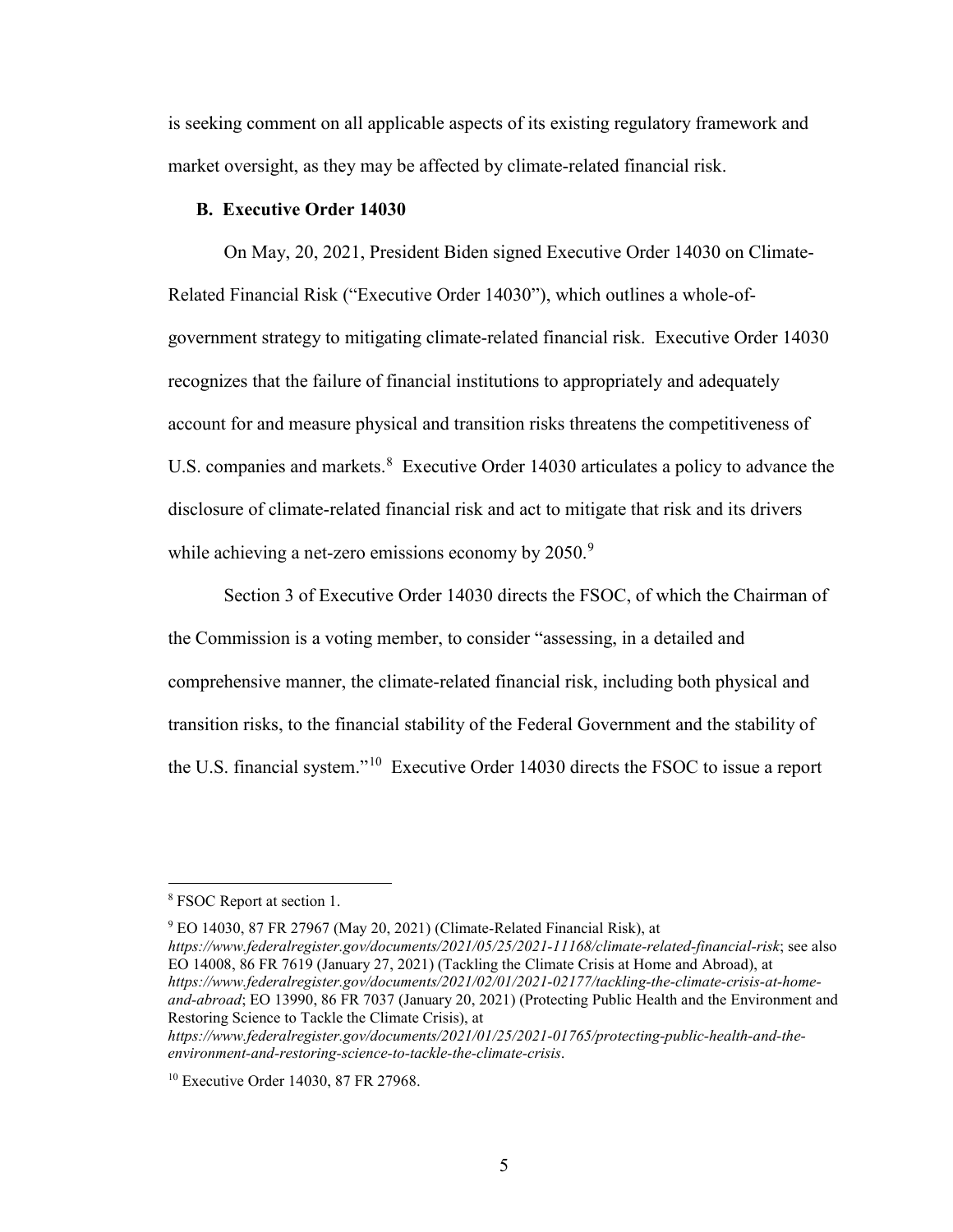to the President identifying FSOC members' efforts "to integrate consideration of financial risk in their policies and programs." $11$ 

## **C. FSOC Climate-Related Financial Risk Report Recommendations**

In response to Executive Order 14030, the FSOC issued the Climate-Related Financial Risk Report in October 2021 with thirty-five recommendations for the FSOC and its member agencies to: (1) build capacity and expand efforts to address climaterelated financial risks; (2) fill climate-related data and methodological gaps; (3) enhance public climate-related disclosures; and (4) assess and mitigate climate-related risks that could threaten the stability of the financial system.<sup>[12](#page-5-1)</sup> A key recommendation is that member agencies, consistent with their legal authority, "expand their respective capacities to define, identify, measure, monitor, assess, and report on climate-related financial risks and their effects on financial stability."<sup>[13](#page-5-2)</sup> The Commission is seeking information and feedback on how, consistent with its statutory authority, it may responsibly act on the FSOC Report's recommendations. The Commission is also seeking information to better inform any actions it may undertake in the future to address climate-related financial risk.

<span id="page-5-0"></span><sup>&</sup>lt;sup>11</sup> Id. More specifically, Executive Order 14030 directs the FSOC Report to include a discussion of: (A) the necessity of any actions to enhance climate-related disclosures by regulated entities to mitigate climaterelated financial risk to the financial system or assets and a recommended implementation plan for taking those actions; (B) any current approaches to incorporating the consideration of climate-related financial risk into their respective regulatory and supervisory activities and any impediments they faced in adopting those approaches; (C) recommended processes to identify climate-related financial risk to the financial stability of the United States; and (D) any other recommendations on how identified climate-related financial risk can be mitigated, including through new or revised regulatory standards as appropriate.

<span id="page-5-1"></span><sup>&</sup>lt;sup>12</sup> FSOC Report at 5-9.

<span id="page-5-2"></span> $13$  Id. at 5 (Recommendation 1.3).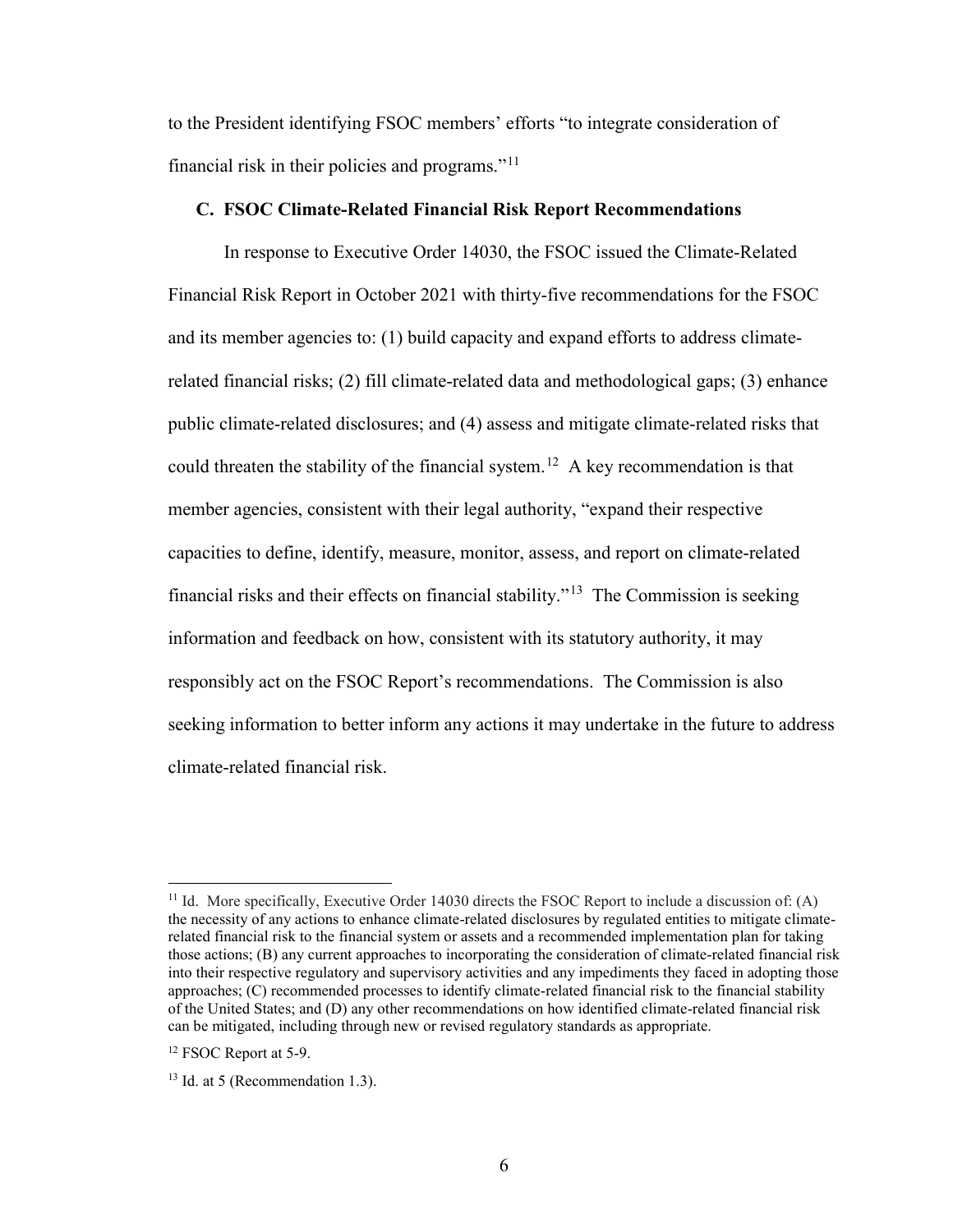# **D. Commodity Exchange Act and Commission Regulations**

The derivatives markets that the Commission oversees pursuant to the CEA are "affected with a national public interest" because they facilitate risk management and price discovery "through trading in liquid, fair and financially secure trading facilities."<sup>14</sup> The purpose of the CEA is to serve this public interest through "a system of effective self-regulation of trading facilities, clearing systems, market participants and market professionals under the oversight of the Commission."[15](#page-6-1) The Commission's purpose also includes deterring disruptions to market integrity, ensuring the financial integrity of transactions, avoiding systemic risk, and promoting responsible innovation and fair competition.[16](#page-6-2) In its oversight of these derivatives markets, the Commission establishes appropriate tolerances and guardrails to minimize market disruptions and promote a level playing field.

The Commission's regulations apply to various derivatives market participants, including, but not limited to,  $DCMs$ ,  $^{17}$  $^{17}$  $^{17}$  SEFs,  $^{18}$  $^{18}$  $^{18}$  SDRs,  $^{19}$  $^{19}$  $^{19}$  DCOs,  $^{20}$  $^{20}$  $^{20}$  FCMs,  $^{21}$  $^{21}$  $^{21}$  IBs,  $^{22}$  $^{22}$  $^{22}$  SDs,  $^{23}$  $^{23}$  $^{23}$  $MSPs<sup>24</sup>$  $MSPs<sup>24</sup>$  $MSPs<sup>24</sup>$  CPOs,<sup>[25](#page-6-11)</sup> and CTAs.<sup>26</sup> The Commission is seeking comment to consider how

<span id="page-6-2"></span><sup>16</sup> Id.

<span id="page-6-0"></span><sup>&</sup>lt;sup>14</sup> CEA sec. 3(a), 7 U.S.C. 5(a).

<span id="page-6-1"></span><sup>15</sup> CEA sec. 3(b), 7 U.S.C. 5(b).

<span id="page-6-3"></span><sup>&</sup>lt;sup>17</sup> CEA sec. 5, 7 U.S.C. 7; 17 CFR part 38.

<span id="page-6-4"></span><sup>18</sup> CEA secs. 1a(50), 5h, 7 U.S.C. 1a(50), 7b-3; 17 CFR part 37.

<span id="page-6-5"></span><sup>19</sup> CEA secs. 1a(48), 21, 7 U.S.C. 1a(48), 24a; 17 CFR part 49.

<span id="page-6-6"></span><sup>20</sup> CEA secs. 1a(15), 5b, 7 U.S.C. 1a(15), 7a-1; 17 CFR part 39.

<span id="page-6-7"></span><sup>21</sup> CEA secs. 1a(28), 4f, 7 U.S.C. 1a(28), 6f; 17 CFR 3.10.

<span id="page-6-12"></span><span id="page-6-8"></span><sup>&</sup>lt;sup>22</sup> CEA secs.  $1a(31)$ ; 17 CFR part 1.

<span id="page-6-9"></span><sup>23</sup> CEA secs.1a(49), 4s, 7 U.S.C. 1a(49), 6s; 17 CFR 3.10, part 23.

<span id="page-6-10"></span><sup>24</sup> CEA secs. 1a(33), 4s, 7 U.S.C. 1a(33), 6s; 17 CFR 3.10, part 23.

<span id="page-6-11"></span><sup>25</sup> CEA secs. 1a(11), 4k, 7 U.S.C. 1a(11), 6k; 17 CFR 3.10, part 4.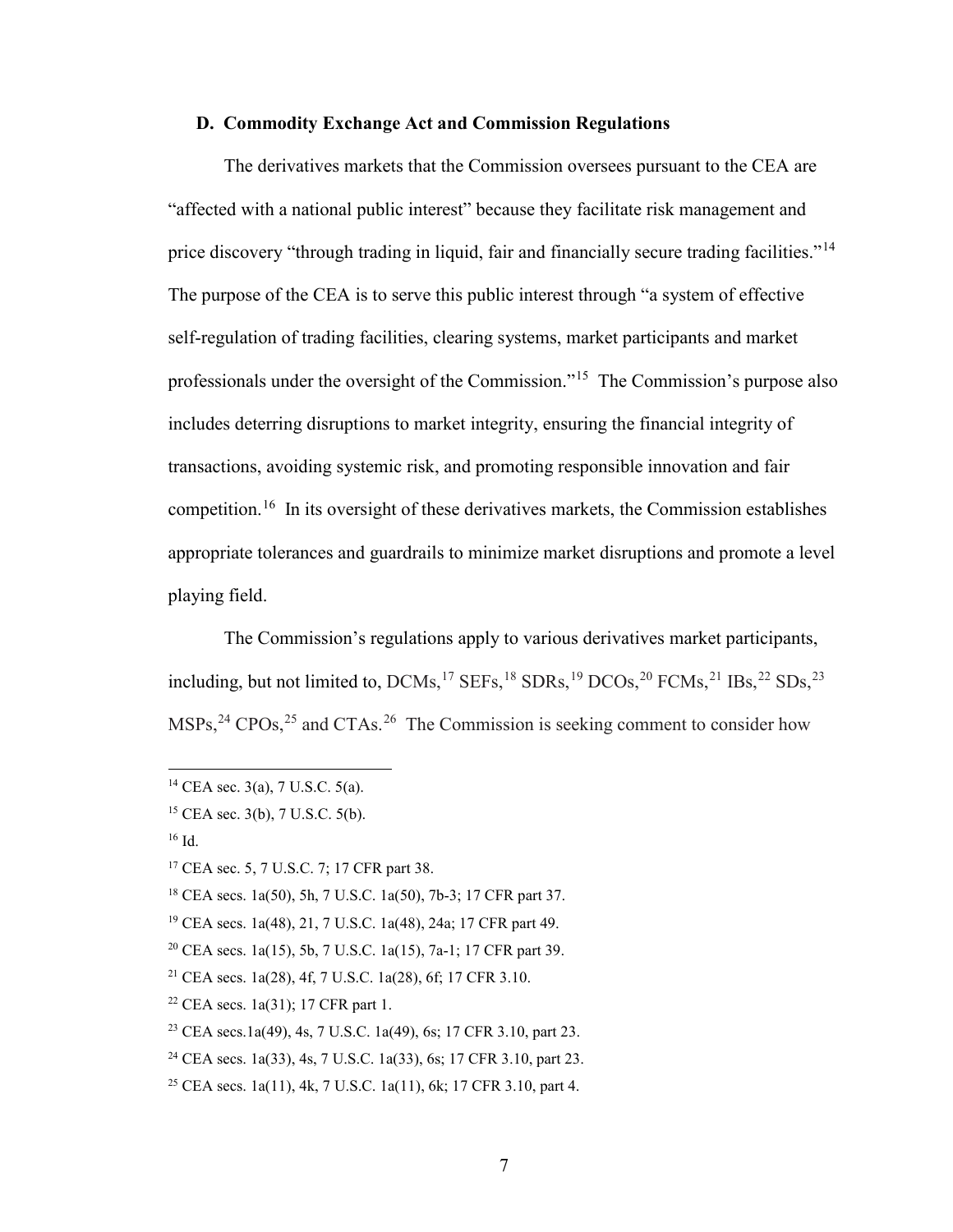climate-related financial risk may affect any of its registered entities, registrants, or other market participants, and the soundness of the derivatives markets. This includes assessing how registrants and registered entities may need to adapt their risk management frameworks—including, but not limited to, margin models, scenario analysis, stresstesting, collateral haircuts, portfolio management strategies, counterparty and third-party service provider risk assessments, and enterprise risk management programs—as well as how market participants may need to adapt their dealing, trading, and advisory businesses in the derivatives markets. The Commission is also seeking comment to understand how market participants use the derivative markets to hedge and speculate on various aspects of physical and transition risk, as they exist today and as they may evolve in the future.<sup>27</sup> The Commission aims to consider how it may need to adapt its oversight of the derivatives markets, including any new or amended derivative products created to hedge climate-related financial risk.

The Commission is considering climate-related financial risk through various workstreams in addition to its FSOC participation. Commission staff members participate on the FSOC's Climate-Related Financial Risk Committee, including its scenario analysis and risk assessment working groups. Commission staff members also participate on Treasury's Financial Literacy and Education Commission Study on Climate Change and the Financial Resilience of American Households and Communities. Chairman Rostin Behnam serves as co-chair of the Carbon Markets Workstream within

 <sup>26</sup> CEA secs. 1a(12), 4k, 7 U.S.C. 1a(12), 6k; 17 CFR 3.10, part 4.

<span id="page-7-0"></span><sup>&</sup>lt;sup>27</sup> See Rostin Behnam, Chairman, CFTC, Keynote Address at the FIA Boca 2022 International Futures Industry Conference, Boca Raton, Florida (Mar. 16, 2022), at *<https://www.cftc.gov/PressRoom/SpeechesTestimony/opabehnam21>*.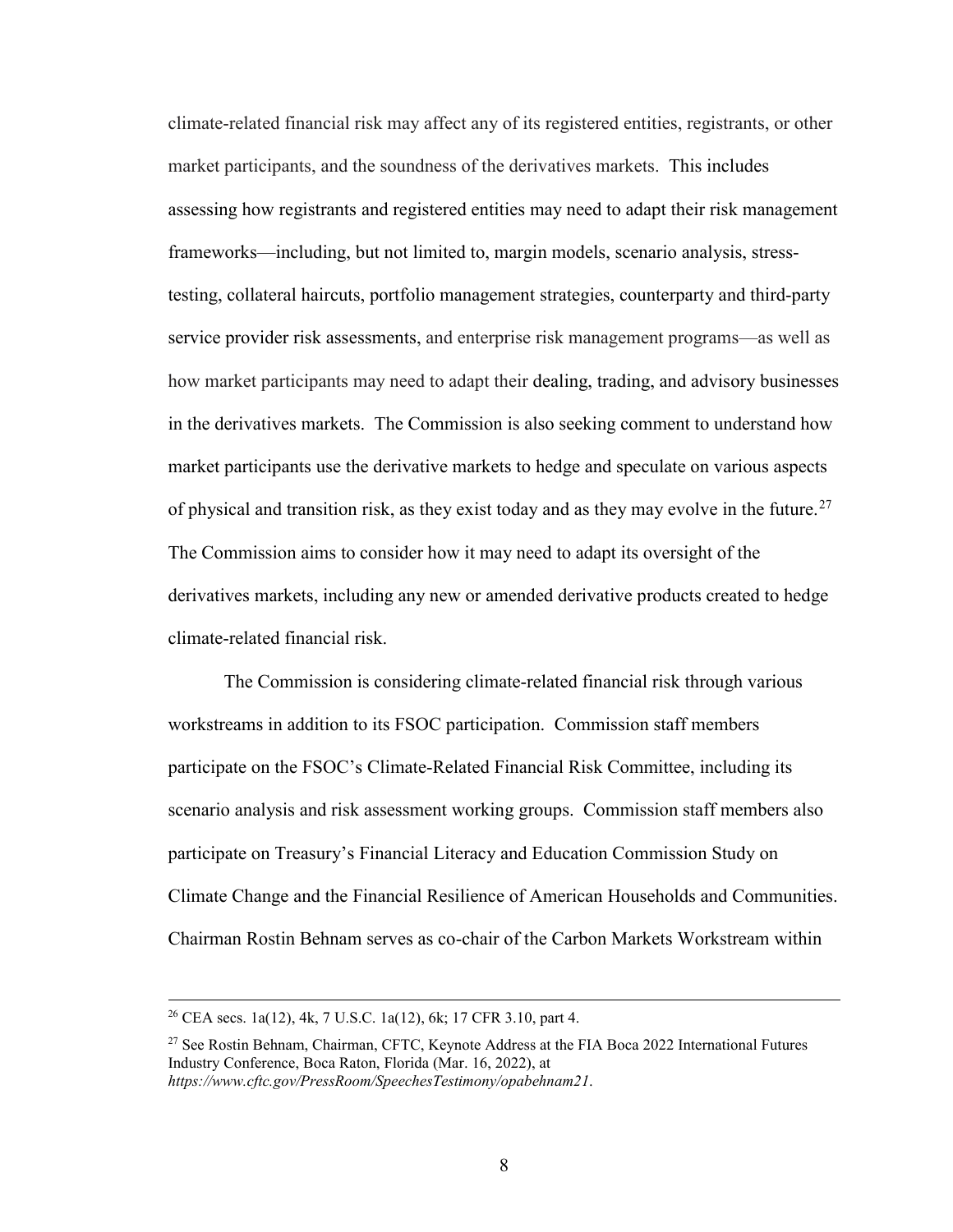the International Organization of Securities Commissions' Sustainable Finance Task Force.<sup>[28](#page-8-0)</sup> Agency participation in these initiatives is largely staffed from the Commission's Climate Risk Unit, an interdivisional staff group led by the Office of the Chairman that was formed "to focus on the role of derivatives in understanding, pricing, and mitigating climate-related risk, and supporting the orderly transition to a low-carbon economy through market-based initiatives."[29](#page-8-1)

## **II. Request for Information**

The Commission is seeking public feedback on all aspects of climate-related financial risk as it may pertain to the derivatives markets, underlying commodities markets, registered entities, registrants, and other related market participants. In addition to any general input, the Commission is interested in responses to the questions posed below. The Commission may use this information to inform potential future actions including, but not limited to, the issuance of new or amended guidance, interpretations, policy statements, or regulations, or other potential Commission action. The Commission welcomes any relevant comments, including on related topics that may not be specifically mentioned but that a commenter believes should be considered.

*Data*

<span id="page-8-0"></span><sup>&</sup>lt;sup>28</sup> Press Release, International Organization of Securities Commissions, IOSCO's 2022 Sustainable Finance work plan strengthens the organization's commitment to increasing transparency and mitigating greenwashing (Mar. 14, 2022), at *<https://www.iosco.org/news/pdf/IOSCONEWS635.pdf>*.

<span id="page-8-1"></span><sup>&</sup>lt;sup>29</sup> Rostin Behnam, Chairman, CFTC, State of the CFTC, Testimony Before the H. Comm. on Agric, 117 Cong. (Mar. 31, 2022), at *<https://www.cftc.gov/PressRoom/SpeechesTestimony/opabehnam22>*; see also Press Release Number 8368-21, CFTC, "CFTC Acting Chairman Behnam Creates New Climate Risk Unit" (Mar. 17, 2021), at *[https://www.cftc.gov/sites/default/files/2020-09/9-9-](https://www.cftc.gov/sites/default/files/2020-09/9-9-20%20Report%20of%20the%20Subcommittee%20on%20Climate-Related%20Market%20Risk%20-%20Managing%20Climate%20Risk%20in%20the%20U.S.%20Financial%20System%20for%20posting.pdf.)*

*[<sup>20%20</sup>Report%20of%20the%20Subcommittee%20on%20Climate-Related%20Market%20Risk%20-](https://www.cftc.gov/sites/default/files/2020-09/9-9-20%20Report%20of%20the%20Subcommittee%20on%20Climate-Related%20Market%20Risk%20-%20Managing%20Climate%20Risk%20in%20the%20U.S.%20Financial%20System%20for%20posting.pdf.) [%20Managing%20Climate%20Risk%20in%20the%20U.S.%20Financial%20System%20for%20posting.pd](https://www.cftc.gov/sites/default/files/2020-09/9-9-20%20Report%20of%20the%20Subcommittee%20on%20Climate-Related%20Market%20Risk%20-%20Managing%20Climate%20Risk%20in%20the%20U.S.%20Financial%20System%20for%20posting.pdf.) [f](https://www.cftc.gov/sites/default/files/2020-09/9-9-20%20Report%20of%20the%20Subcommittee%20on%20Climate-Related%20Market%20Risk%20-%20Managing%20Climate%20Risk%20in%20the%20U.S.%20Financial%20System%20for%20posting.pdf.)*.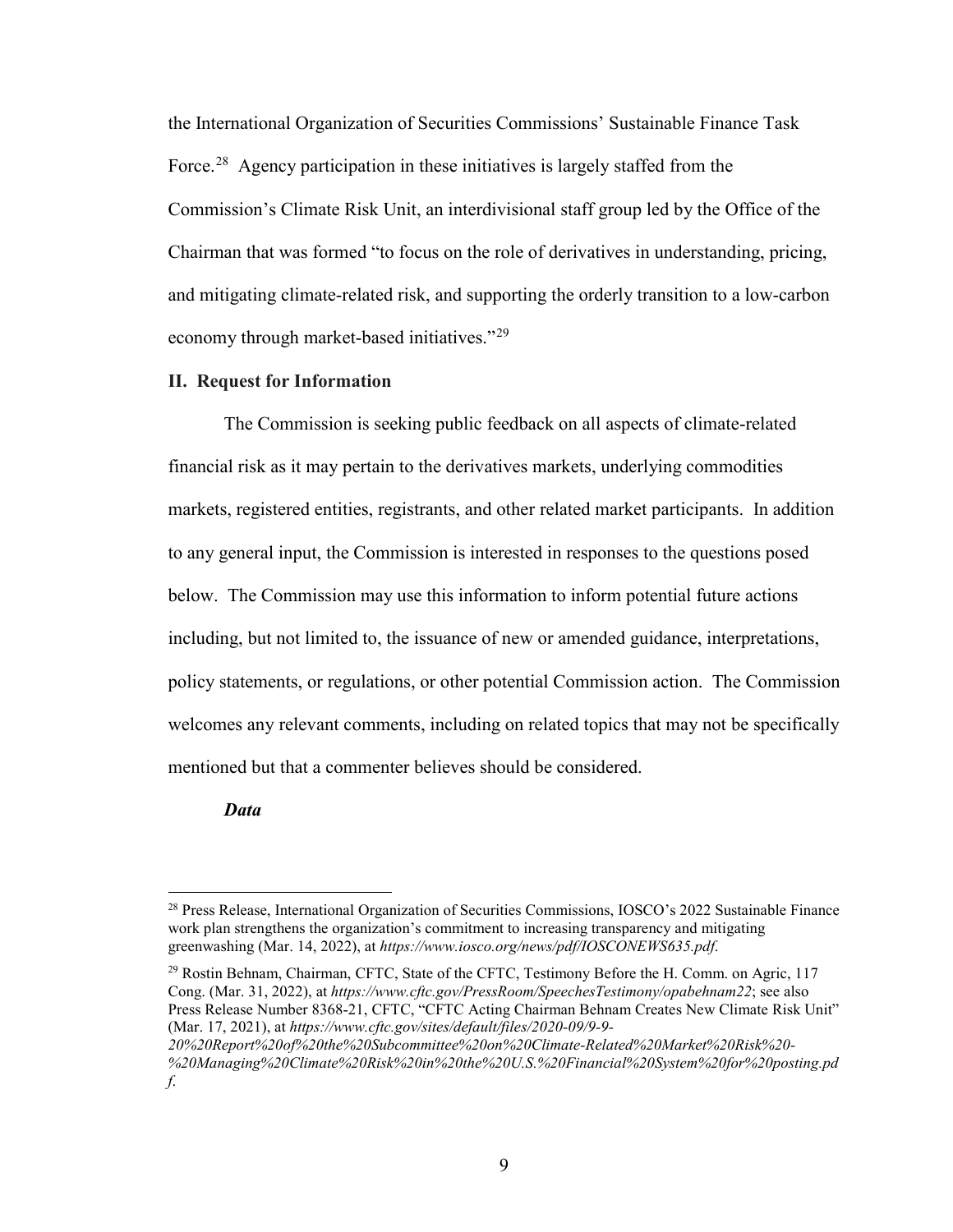1. What types of data would help the Commission evaluate the climate-related financial risk exposures of registered entities, registrants, and other participants in the derivative markets that the Commission oversees? Are there data sources that registered entities, registrants, and/or other market participants currently use to understand and/or assess climate-related financial risk? What steps should the Commission consider in order to have better access to consistent and reliable data to assess climate-related financial risks?

2. Would it help the Commission, registered entities, registrants, market participants and/or the public to understand and/or to manage climate-related financial risk if Commission reporting requirements included information about climate-related aspects of listed derivatives products, reported transactions, and/or open positions? Are there data standards or definitions that the Commission should consider incorporating into any such reporting?

3. What steps should the Commission consider to better inform the public of its efforts to assess and address climate-related financial risks? What information could the Commission publish that would be useful in this regard? What steps should the Commission consider to make climate-related data more available to registrants, registered entities, other market participants, and/or the public (as appropriate and subject to any applicable data confidentiality requirements) in order to help understand and/or manage climate-related financial risk?

#### *Scenario Analysis and Stress Testing*

4. Are there any climate forecasts, scenarios, or other data tools that would be useful to the Commission, registered entities, and/or registrants to better understand the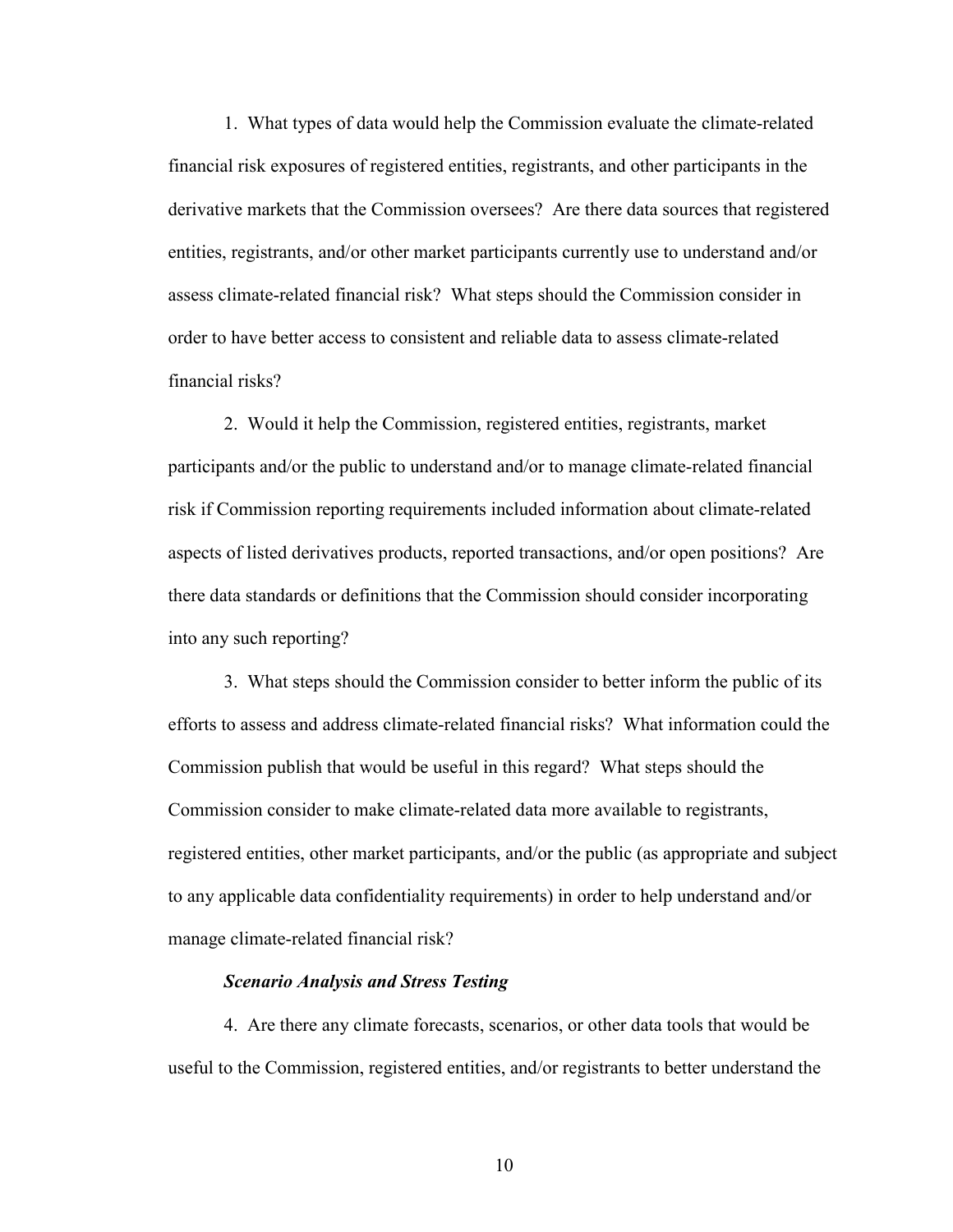exposure of any registered entities or registrants to climate-related financial risk and how those risks translate to economic and financial impacts?

5. Are there any common scenarios, in addition to the scenarios developed by the Network for Greening the Financial System<sup>[30](#page-10-0)</sup> and/or the Financial Stability Board,  $31$  that the Commission should consider incorporating into its oversight, and/or consider for registered entities and/or registrants?

6. Is a long-term (e.g., 30-year or 50-year) stress testing scenario relevant for derivatives markets subject to CFTC oversight? Is there a more relevant set of forwardlooking climate relevant scenarios? Should these scenarios account for geographical stress? Should these scenarios try to target certain asset types? Can scenarios be customized to be more relevant for certain types of derivatives markets or registered entities?

7. Should registered entities and registrants be required to incorporate climate stress tests into their risk management processes? Do registered entities and registrants have the capability currently to conduct climate-related stress tests? If not, what would be needed in order to achieve this capability and on what timeline?

#### *Risk Management*

8. How might registered entities and/or registrants need to adapt their risk management frameworks – including, but not limited to, margin models, scenario analysis, stress-testing, collateral haircuts, portfolio management strategies, counterparty

<span id="page-10-0"></span><sup>&</sup>lt;sup>30</sup> Network for Greening the Financial System, "NGFS Climate Scenarios for Central Banks and Supervisors" (June 2020), available at

*[https://www.ngfs.net/sites/default/files/medias/documents/820184\\_ngfs\\_scenarios\\_final\\_version\\_v6.pdf](https://www.ngfs.net/sites/default/files/medias/documents/820184_ngfs_scenarios_final_version_v6.pdf)*.

<span id="page-10-1"></span><sup>&</sup>lt;sup>31</sup> See generally Financial Stability Board, "Supervisory and Regulatory Approaches to Climate-Related Risks Interim Report" (Apr. 29, 2022), *<https://www.fsb.org/wp-content/uploads/P290422.pdf>*.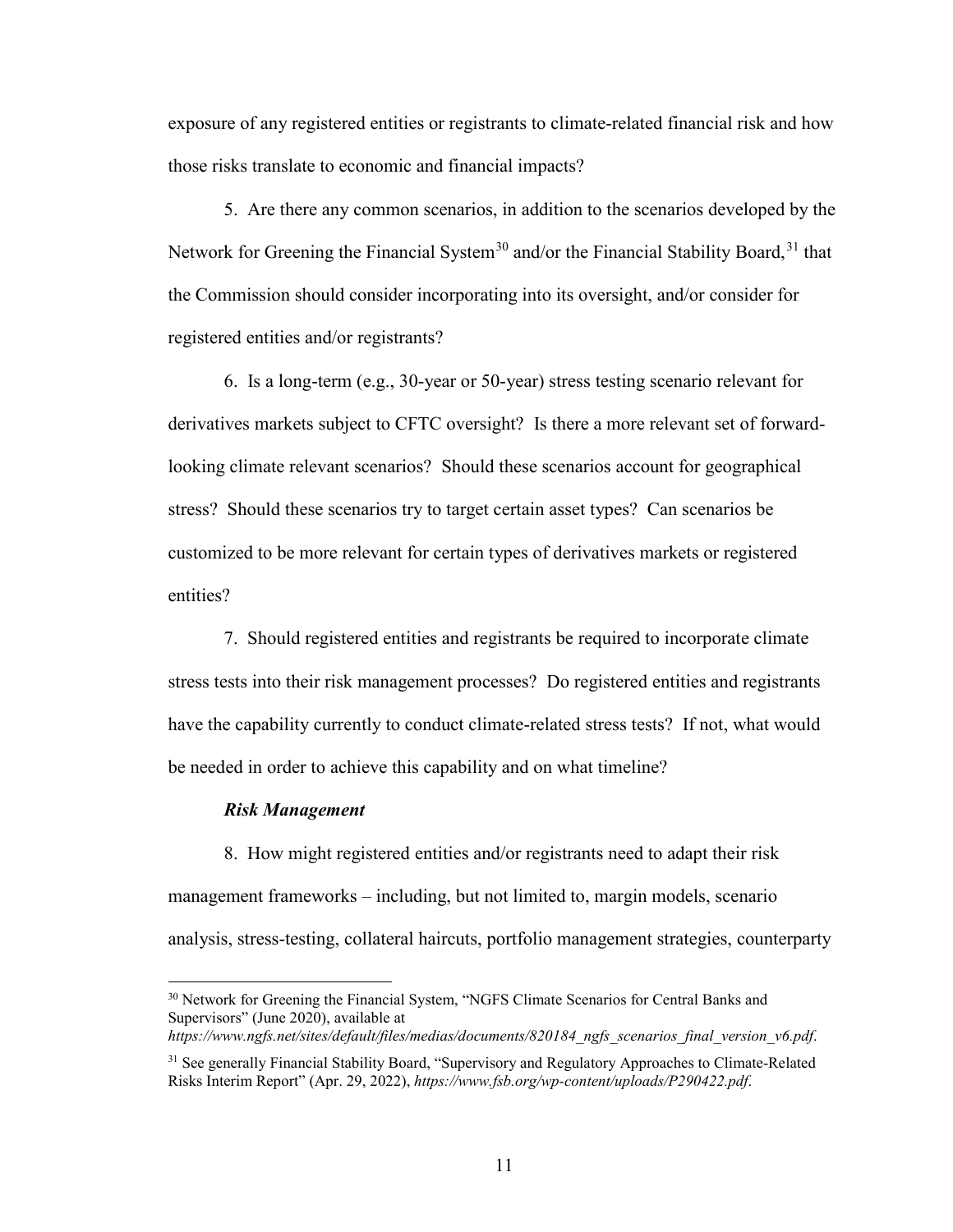and third-party service provider risk assessments, and/or enterprise risk management programs – to address climate-related financial risk?

9. Are there ways in which the Commission's existing regulations and/or guidance could better address climate-related financial risk, including credit risks, market risks, counterparty risks, and other financial and operational risks? Are there ways in which the Commission's regulations and/or guidance relating to risk management, system safeguards, business continuity, governance, recordkeeping, and/or internal audit could better address such risk?

10. Could the Commission's existing regulations and guidance better clarify expectations regarding management of climate risks, taking into account a registered entity's or registrant's size, complexity, risk profile, and existing enterprise risk management processes? Would it be helpful for the Commission to promulgate regulations or issue guidance for registrants and/or registered entities regarding the implementation of policies and procedures to measure, track, and account for physical and transition risk?

11. DCOs' risk management frameworks focus on market risk aspects with addons for liquidity, concentration, wrong way risk, settlement risk as well other asset class appropriate risks. Should these risk management frameworks directly incorporate climate-related risk specific to clearing member firms, or their clients' climate-related risks, and, if so, how?

12. Should the Commission consider amending its minimum capital and liquidity requirements to better recognize climate-related risks?

#### *Disclosure*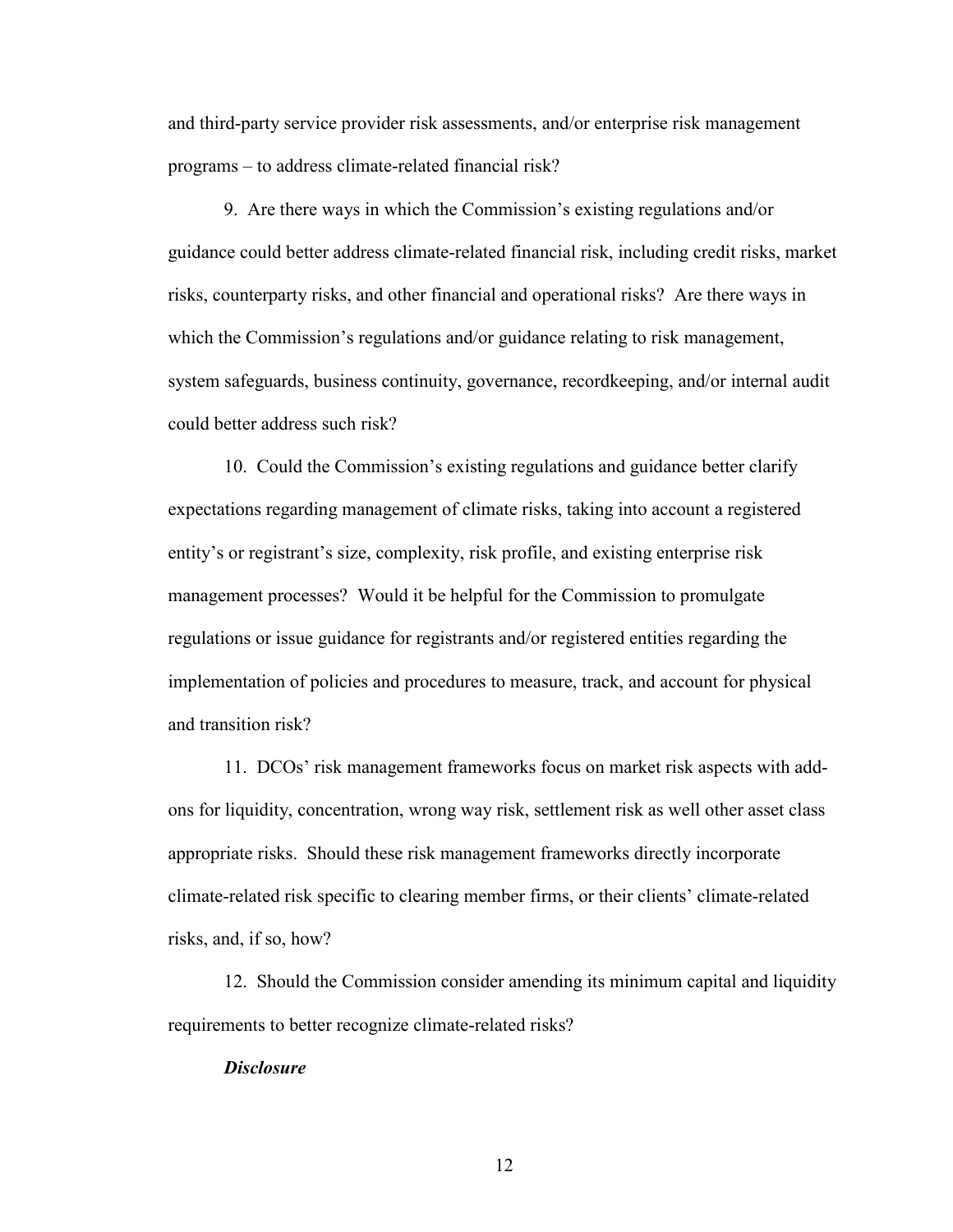13. The Commission staff is evaluating the Commission's public disclosure, including public information, requirements to assess whether existing requirements need to be updated to effectively provide decision-useful, consistent, and comparable information on climate-related risks. Are there ways in which updated disclosure requirements could aid market participants in better assessing climate-related risks?

14. A goal of climate-related financial disclosure is to offer meaningful information about climate-related financial risks, and to foster increased transparency into those risks. In connection with any assessment of whether updated requirements are needed, what specific disclosures, building on the Task Force on Climate-Related Financial Disclosures' ("TCFD") four core elements of governance, strategy, risk management, and metrics and targets,  $32$  would be most helpful for the Commission to consider?

15. Should the Commission, consistent with its statutory mandate and regulatory authority, consider the establishment by registrant category (e.g., CPOs, CTAs, FCMs, IBs, and SDs) of climate-related risk disclosure requirements based on the TCFD's four core elements?

16. Are there any standardized data formats, such as structured data, that the Commission should consider for public climate-related data disclosures? Would the use of complementary protocols, where applicable, be helpful for comparability across other regulatory agencies?

<span id="page-12-0"></span> <sup>32</sup> Task Force on Climate-Related Financial Disclosures, *<https://www.fsb-tcfd.org/>* (last visited May 13, 2022).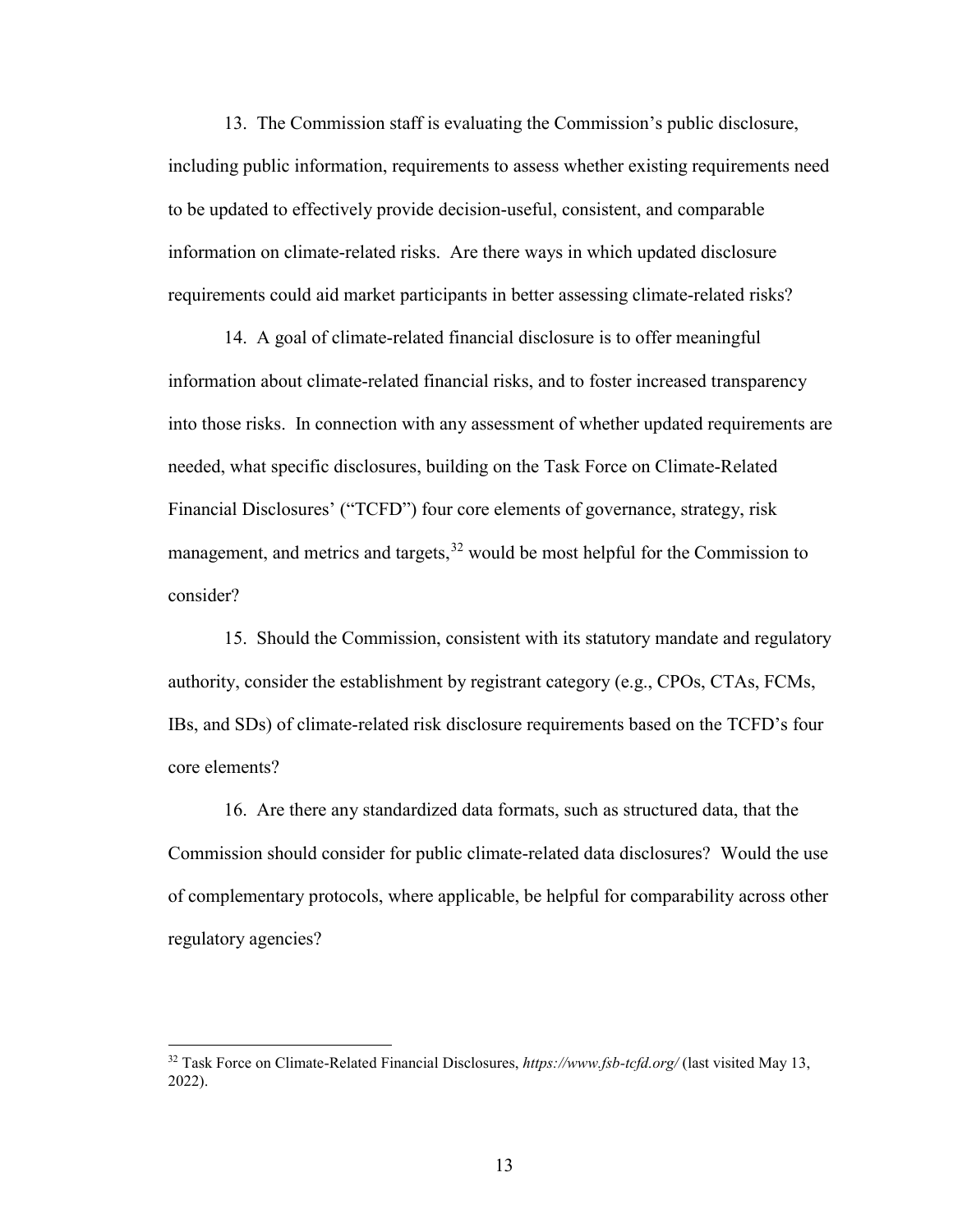17. FSOC Report Recommendation  $3.4^{33}$  $3.4^{33}$  $3.4^{33}$  suggests that FSOC members issuing requirements for climate-related disclosures consider whether such disclosures should include GHG emissions, as appropriate and practicable, to help determine exposure to material climate-related financial risks. Should registered entities and registrants be required to disclose information relating to GHG emissions?

## *Product Innovation*

18. What derivatives products are currently used to manage climate-related financial risk, facilitate price discovery for climate-related financial risk, and/or allocate capital to climate-benefiting projects? Please explain how these products are used, negotiated, and traded. What, if any, conditions, including market practices and/or regulatory requirements, may constrain or promote their expanded use or development to address climate-related financial risk? Are there ways in which Commission regulations or guidance could better address particular considerations relating to the listing of these types of products for trading?

19. Are there customer protections or other guardrails that the Commission could consider to promote market integrity in climate-related derivatives products?

20. Are there any potential innovations in climate-risk-related technology that could shape derivatives product innovation or are otherwise likely to impact the derivatives markets overseen by the Commission?

21. Are the pricing and terms of climate-related derivatives products affected by or related to the pricing and terms of other products? Are climate-related derivatives products effective hedges for a portion of the risks related to transactions in commodities

<span id="page-13-0"></span> <sup>33</sup> FSOC Report at 7.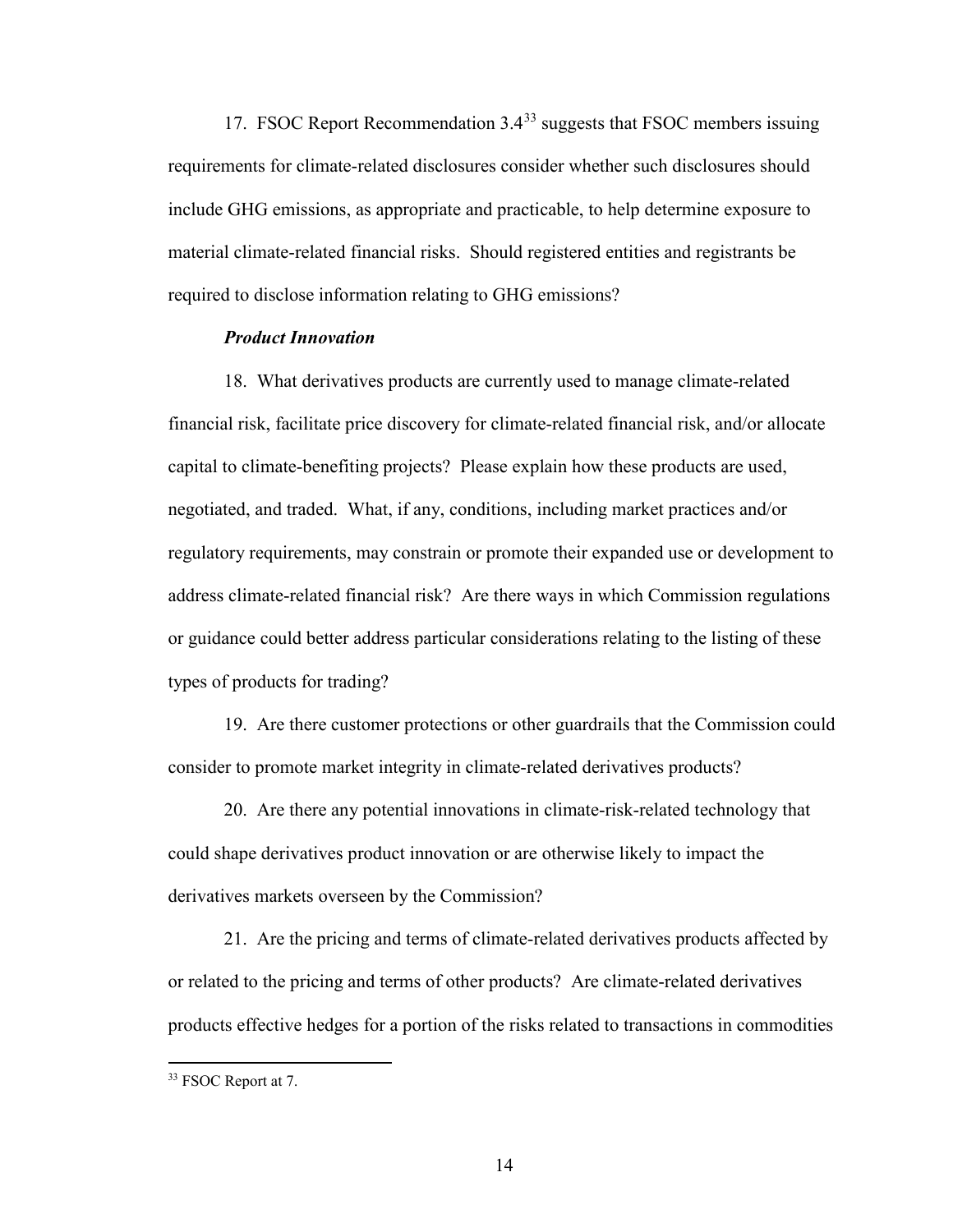other than the commodities underlying the derivative products? Are there any climaterisk factors that will specifically affect derivatives products and their respective underlying commodities that should be addressed within the Commission's regulations, guidance, or oversight of these markets?

# *Voluntary Carbon Markets*

22. Are there way in which the Commission could enhance the integrity of voluntary carbon markets and foster transparency, fairness, and liquidity in those markets?

23. Are there aspects of the voluntary carbon markets that are susceptible to fraud and manipulation and/or merit enhanced Commission oversight?

24. Should the Commission consider creating some form of registration framework for any market participants within the voluntary carbon markets to enhance the integrity of the voluntary carbon markets? If so, what would a registration framework entail?

#### *Digital Assets*

25. Are digital asset markets creating climate-related financial risk for CFTC registrants, registered entities, other derivatives market participants, or derivatives markets? Are there any aspects of climate-related financial risk related to digital assets that the Commission should address within its statutory authority? Do digital assets and/or distributed ledger technology offer climate-related financial risk mitigating benefits?

#### *Financially Vulnerable Communities*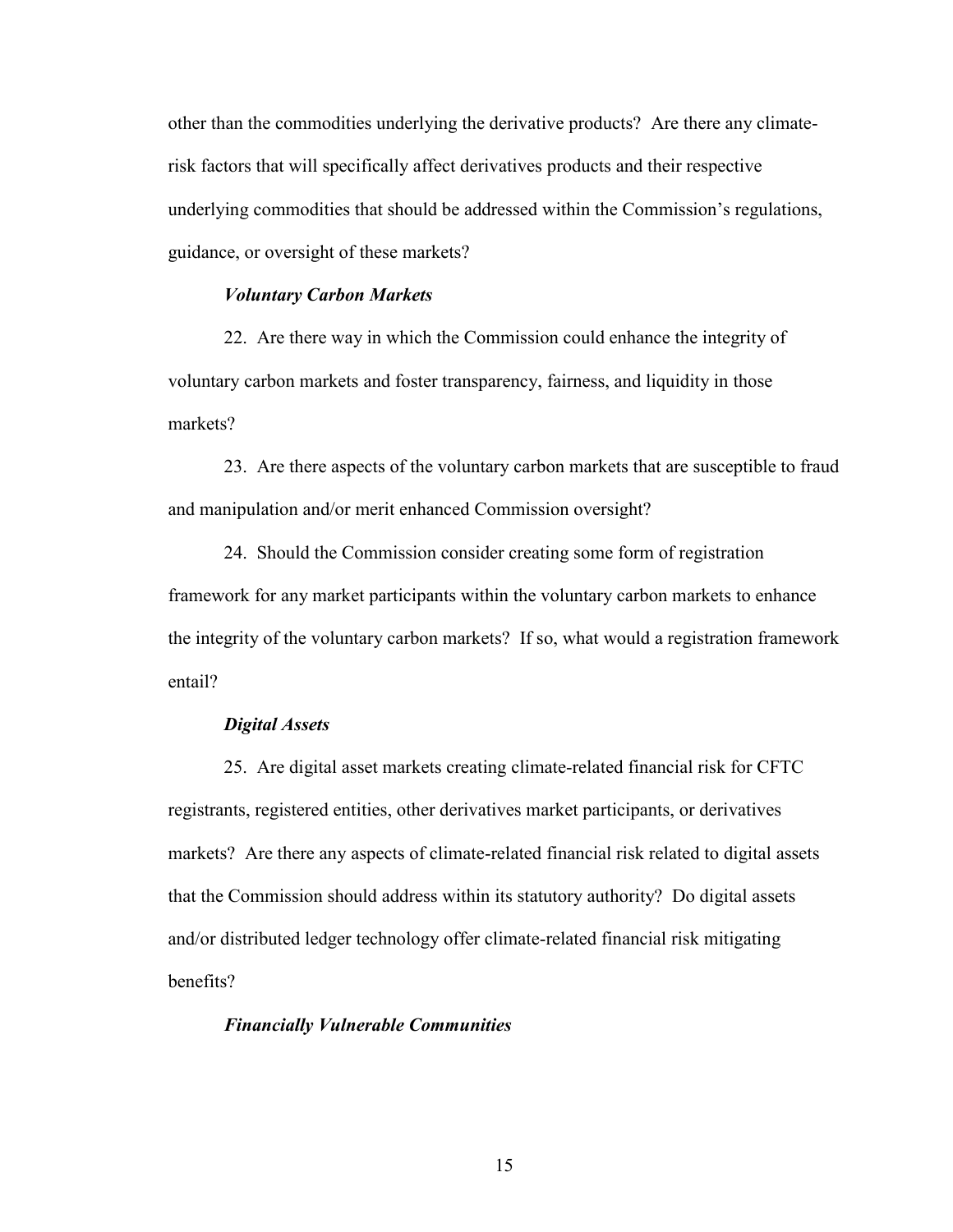26. Consistent with the CFTC's statutory mandate and regulatory authority, what factors are important, when the Commission analyzes climate-related financial risks, to better understand the impacts on households and communities?

27. Consistent with the CFTC's statutory mandate and regulatory authority, are there any climate-related financial impacts or potential policy solutions addressed to climate-related financial impact that the Commission should consider as it pertains to financially vulnerable populations in particular? Are there any steps that the Commission should consider when assessing how the impact of climate change on the derivatives markets and/or underlying commodities markets, or proposed policy solutions to address such impact, may affect financially vulnerable populations?

#### *Public-Private Partnerships/Engagement*

28. What mechanism(s), if any, would be useful for the Commission to employ to foster public-private partnerships to address climate-related financial risk within the derivatives markets?

29. Are there experts with whom it would be useful for Commission staff to collaborate to identify climate forecasts, scenarios, and other tools necessary to better understand the exposure of registered entities and registrants to climate-related financial risks and how those risks translate into economic and financial impacts?

30. What specific literature and research should the Commission review and consult related to climate risks as applicable to the derivative markets, underlying commodities markets, registrants, registered entities, or other derivatives market participants?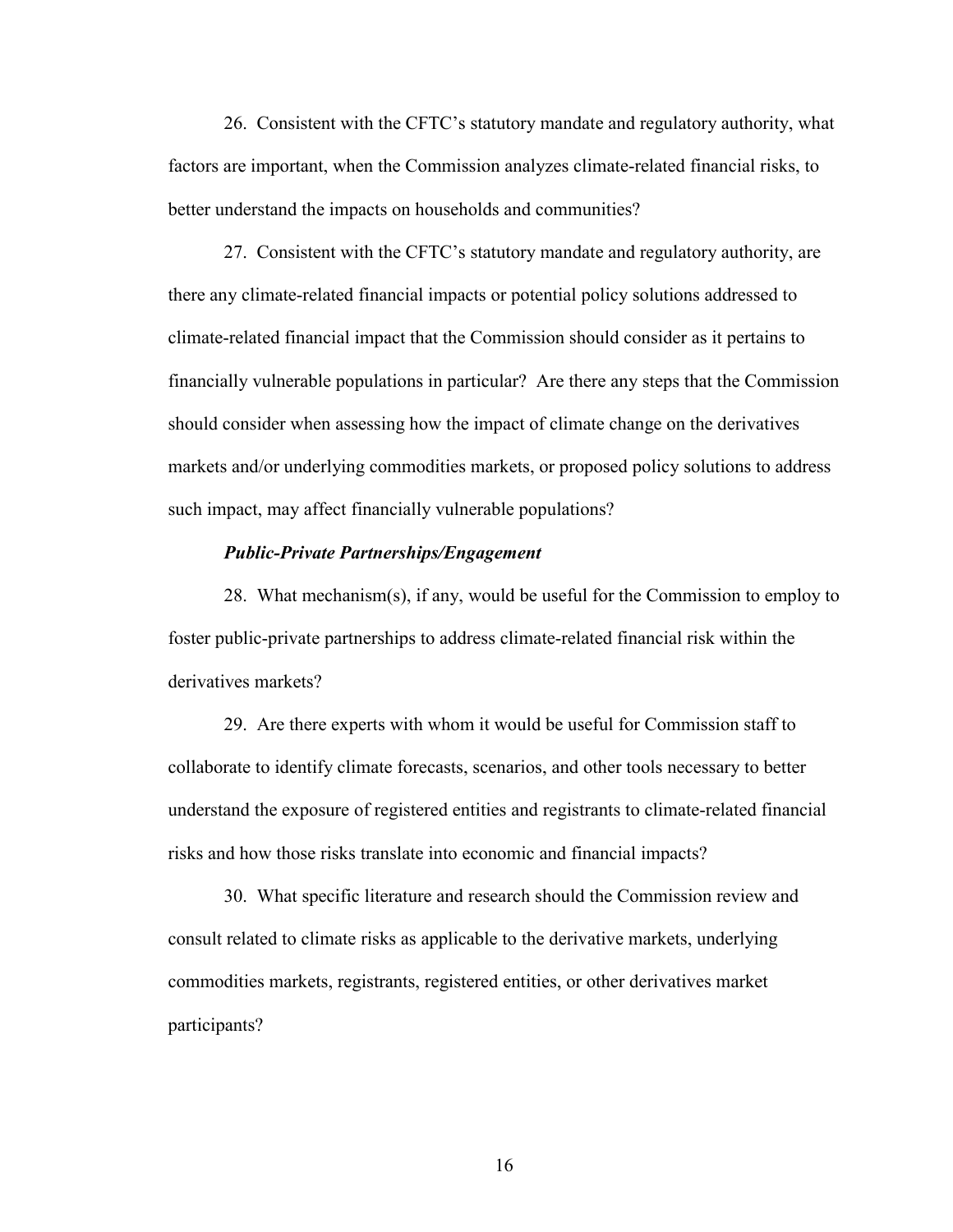31. During the IBOR transition, the Alternative Reference Rate Committee was formed, in part, to identify best practices for robustness of inter-bank offered rates. Would the formation of a similar standard-setting committee be useful in the development of climate-related indices designed for mitigation of the long-term risks of climate change, such as temperature and sea level rise or carbon concentration within the atmosphere, or the development of other standards or best practices?

32. Assuming a standard setting committee or other body could generate information to improve the hedging utility of long-dated climate risk derivative products, what sort of impact might that have on liquidity in those products, what benefits might be realized by market participants, and could one expect a material improvement in price discovery for long-term climate risk, in general?

#### *Capacity and Coordination*

33. What steps should the Commission consider in order to expand its capacity to define, identify, measure, monitor, assess, and report on climate-related financial risks and their effects on financial stability? For example, what factors should the Commission consider when it looks to prioritize staffing, training and expertise on climate-related issues? Which analytic, data modeling, and monitoring methodologies would be helpful to the Commission in this regard?

34. How should the Commission coordinate its efforts with international groups and other regulatory bodies and supervisors? Are there standards, definitions, or metrics that could facilitate the sharing of relevant climate-related information amongst regulatory bodies and supervisors, and/or their analyses and aggregation of climate-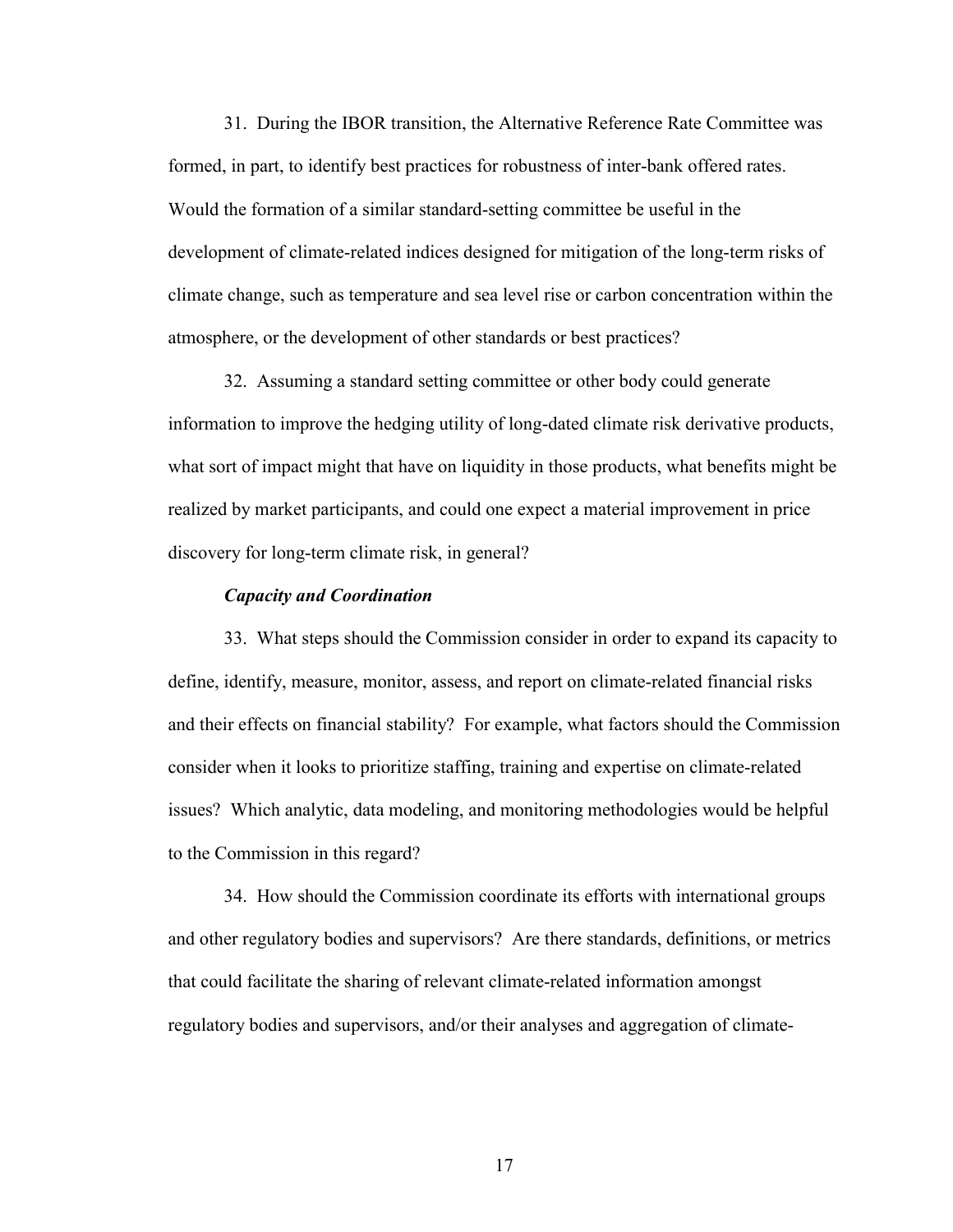related data? Are there specific steps that could be taken to enhance global coordination and regulatory comity?

Issued in Washington, DC, on June 2, 2022, by the Commission.

Christopher Kirkpatrick,

*Secretary of the Commission.*

**Appendices to Request for Information on Climate-Related Financial Risk – Commission Voting Summary and Commissioners' Statements**

## **Appendix 1 – Commission Voting Summary**

On this matter, Chairman Behnam and Commissioners Johnson and Goldsmith Romero voted in the affirmative. Commissioners Mersinger and Pham concurred. No Commissioner noted in the negative.

# **Appendix 2 – Statement of Support of Commissioner Kristin N. Johnson**

According to data gathered by the National Oceanic and Atmospheric Administration's (NOAA's) National Centers for Environmental Information, since 1980, the United States has sustained more than three hundred weather and climate disasters, including droughts, floods, severe storms, cyclones, wildfires, and winter storm events that, in the aggregate, led to costs or damage exceeding more than \$[1](#page-17-0) billion.<sup>1</sup> Notwithstanding our long history of navigating severe-weather related events, the increasing frequency, severity, and intensity as well as the rising costs of these events raise important questions and remarkable concerns.

<span id="page-17-0"></span><sup>&</sup>lt;sup>1</sup> NOAA, "Billion-Dollar Weather and Climate Disasters: Overview," available at *https://www.ncdc.noaa.gov/billions/*.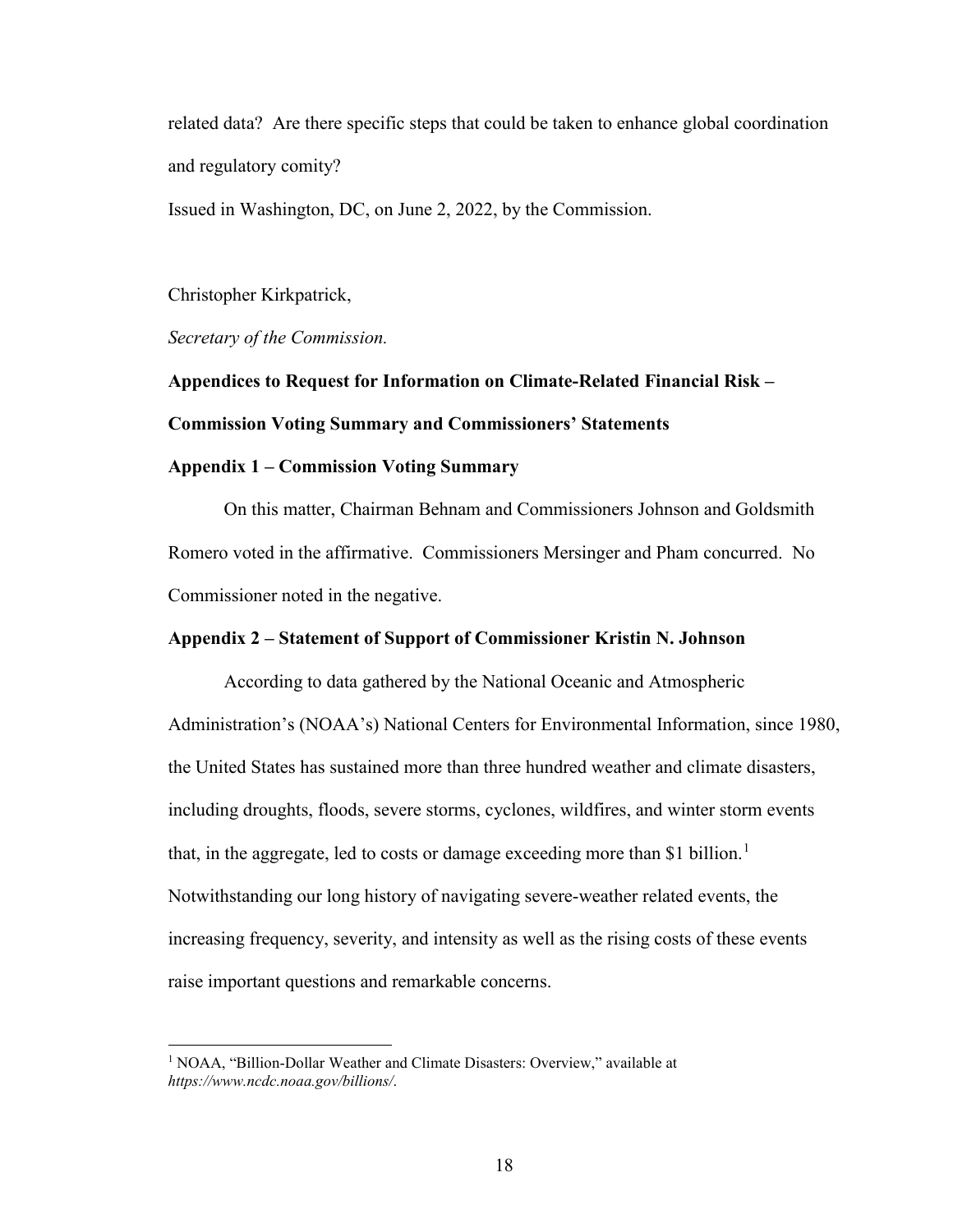In May of 2021, President Biden issued an Executive Order on Climate-Related Financial Risk<sup>[2](#page-18-0)</sup> directing the Secretary of the Treasury to engage with Financial Stability Oversight Council (FSOC) members to consider issuing a report on member agencies' efforts to consider climate-related financial risk. In response to the Executive Order, the FSOC issued the *Report on Climate-Related Financial Risk* (Report)*.* [3](#page-18-1) The Report contains thirty-five recommendations aimed to:

- (1) Build capacity and expand efforts to address climate-related financial risks;
- (2) Fill climate-related data and methodological gaps;
- (3) Enhance public climate-related disclosures; and
- (4) Assess and mitigate climate-related risks that could threaten the stability of the financial system.

Today's Request for Information on Climate-Related Financial Risk (RFI) reflects the CFTC's established leadership in response to requests to better understand the role of voluntary carbon markets as well as the agency's commitment to ensuring a comprehensive effort to understand how our markets, market participants, including large and small agricultural and energy sector commercial and end users may be impacted by physical risks or acute climate-related events and transition risks or the stresses that result from shifts in policies, regulations, customer preferences, and technology. Consistent with the CFTC's mandate to promote the integrity, resilience, and vibrancy of the U.S. derivatives markets through sound regulation, the RFI seeks comments on how climate-

<span id="page-18-0"></span><sup>&</sup>lt;sup>2</sup> Executive Order 14030 of May 20, 2021, Climate-Related Financial Risk, 86 FR 27967 (May 25, 2021).

<span id="page-18-1"></span><sup>&</sup>lt;sup>3</sup> Financial Stability Oversight Council, "Report on Climate-Related Financial Risk 2021" (Oct. 21, 2021), available at

*https://home.treasury.gov/system/files/261/FSOC-Climate-Report.pdf*.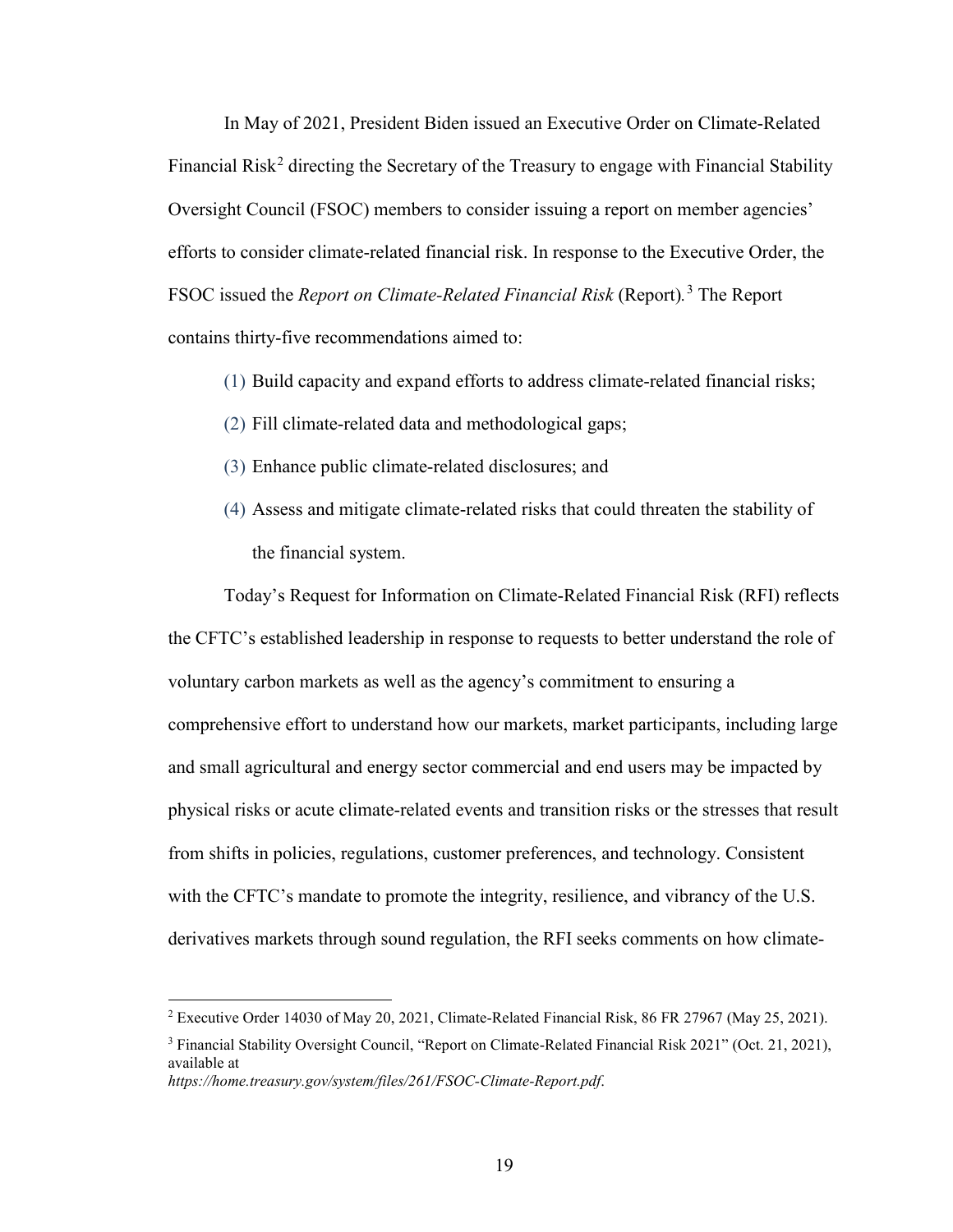related financial risk may affect "registered entities, registrants, or other market participants, and the soundness of the derivatives markets," including an assessment of "how registrants and registered entities may need to adapt their risk management frameworks—including, but not limited to, margin models, scenario analysis, stresstesting, collateral haircuts, portfolio management strategies, counterparty and third-party service provider risk assessments, and enterprise risk management programs—as well as how market participants may need to adapt their dealing, trading, and advisory businesses in the derivatives markets."

These inquiries are well within the ambit of the CFTC's statutory authority and continue a long-established tradition of engaging in thoughtful dialogue with our market participants and diverse stakeholders in order to understand their concerns related to emerging and evolving risk management oversight. Among many complimentary and comprehensive efforts, careful evaluation of carbon markets may reveal a useful path for mitigating climate-related financial risk. This RFI is an important step toward learning from our market participants how these markets may help them to hedge and efficiently manage existing and evolving climate-related risk. Consequently, I support the Commission's RFI on Climate-Related Financial Risk and I look forward to the public responses.

#### **Appendix 3 – Statement of Support of Commissioner Christy Goldsmith Romero**

As expressed in President Biden's Executive Order on Climate-Related Financial Risk, a whole-of-government approach will lead to greater understanding of the financial risks that climate change poses, and to the development of effective strategies to mitigate those risks. The CFTC should be at the forefront of financial regulatory efforts to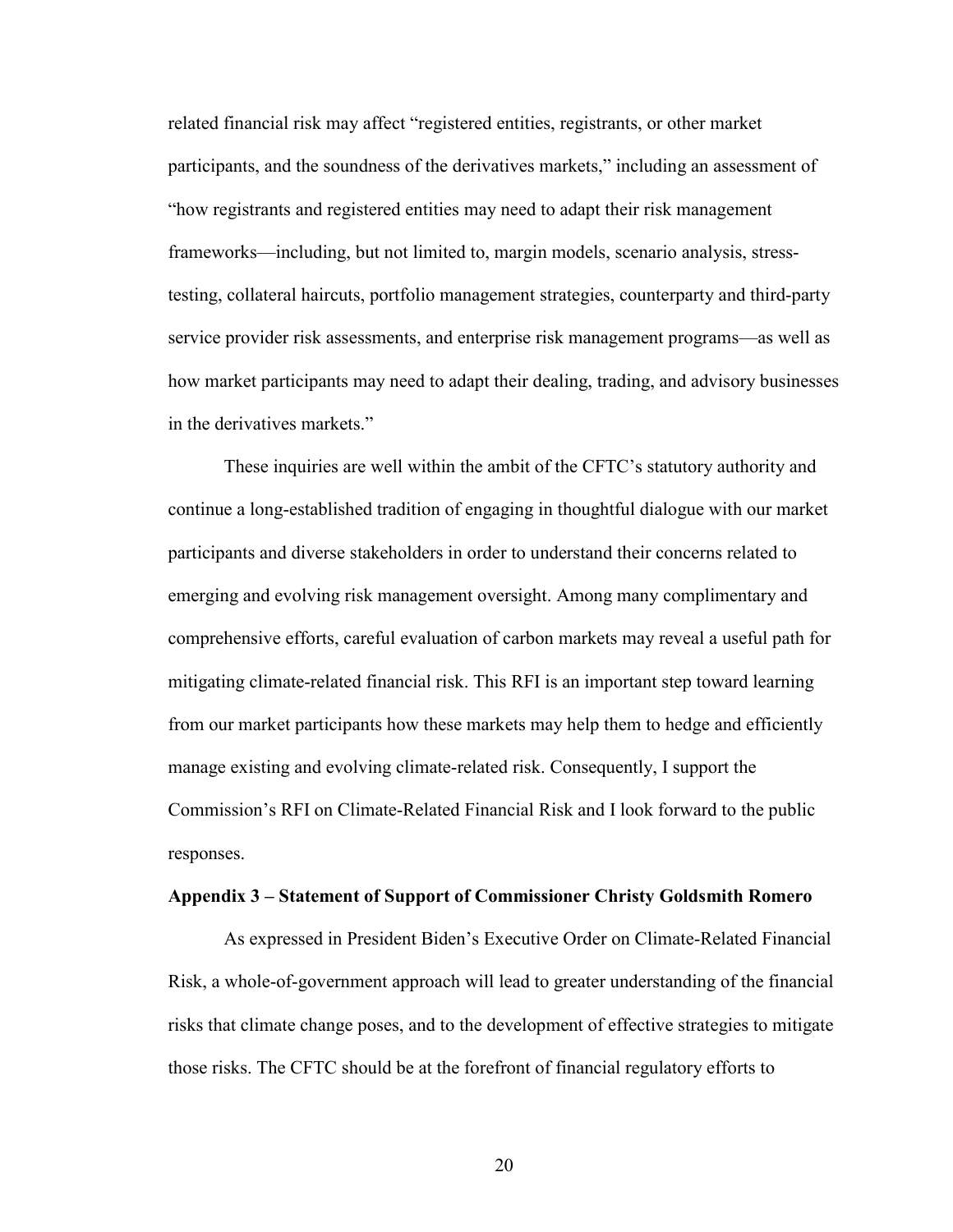understand, and identify actions to mitigate, climate-related financial risks that impact CFTC-regulated markets. This Request for Information reflects the Financial Stability Oversight Council's recommendations for U.S. financial regulators, seeks climate-related data, and asks questions about the appropriate role of the CFTC in this emerging space.<sup>[1](#page-20-0)</sup>

I support the Commission's Request for Information because it seeks public input on both physical risks and transition risks related to climate issues that impact our markets. First, the Commission can benefit significantly in understanding physical climate risk directly from those in our markets who bear the risk. Second, the United States has an opportunity to be a leader in emerging voluntary carbon/sustainability markets, and public input can help realize that opportunity.

As a market regulator, the CFTC's mission is to promote the resilience, vibrancy and integrity of our derivatives markets. Commodities markets have been impacted by significant climate disasters such as wildfires, hurricanes, flooding, and other disaster events that have caused devastating financial losses to farmers, ranchers, and producers – losses that impact our derivatives markets. In determining how to promote the resilience and vibrancy of these markets, it is appropriate for the Commission to seek data and input on climate-related physical risk from those in our markets who bear the brunt of that risk as well as the public. The Commission should be thoughtful and deliberate in any future action, and consider potential consequences on farmers, ranchers, and producers.

Additionally, the Commission's role extends to promoting responsible innovation, which includes the evolution of climate/sustainability products in our markets. There is a

<span id="page-20-0"></span><sup>&</sup>lt;sup>1</sup> Financial Stability Oversight Council, "Report on Climate-Related Financial Risk 2021" (Oct. 21, 2021), available at *https://home.treasury.gov/system/files/261/FSOC-Climate-Report.pdf*.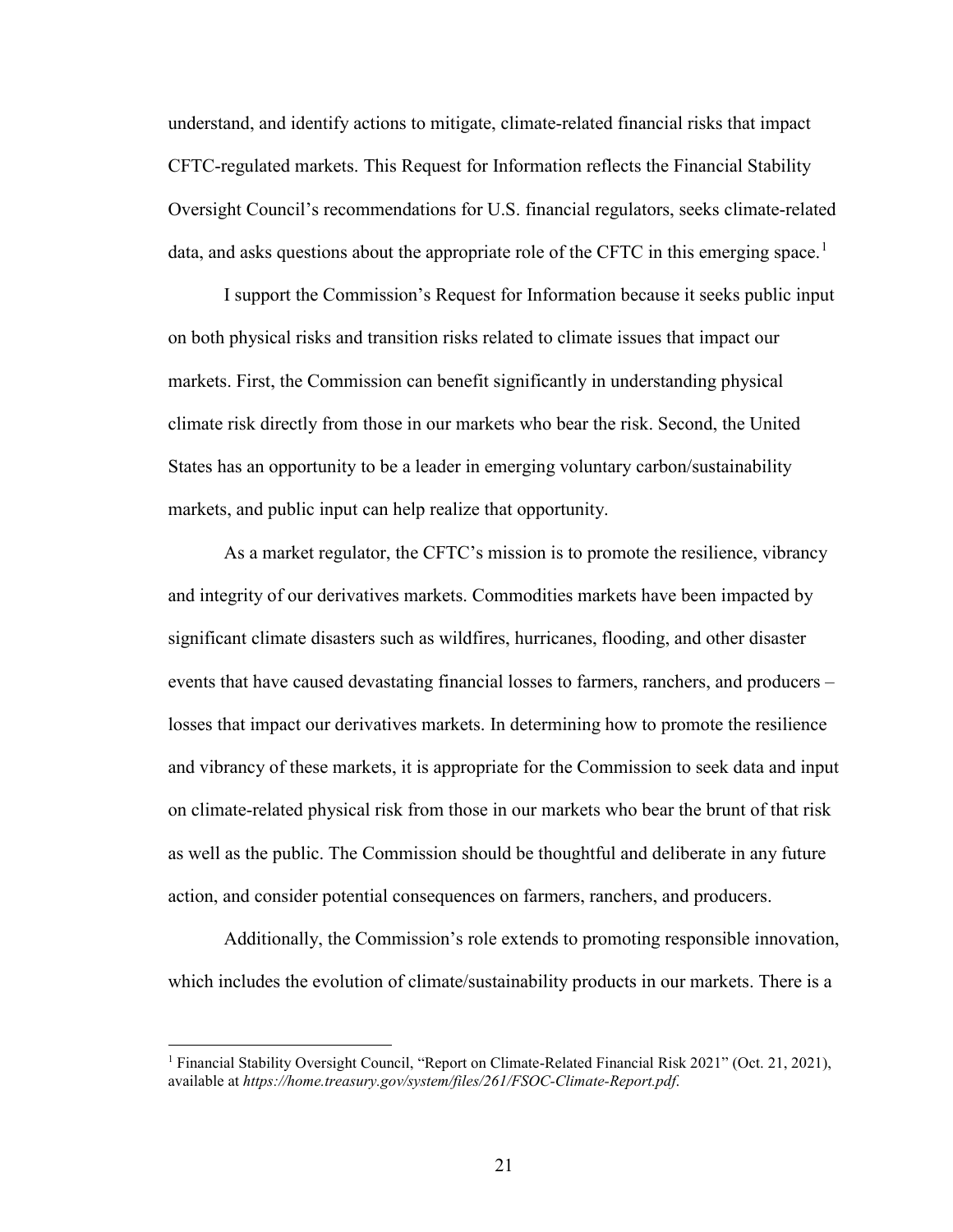growing global market demand for derivatives products that could serve as a hedge against both physical risks of climate change as well as transition risks as companies move toward a net zero environment. With a growing number of companies making net zero pledges, there is notable interest in carbon offset or sustainability products. However, concerns about transparency, credibility, and greenwashing may hamper the integrity and growth of these markets. I look forward to public input on whether there are customer protections, guardrails or standards that the Commission should consider as part of its mission to promote market integrity and transparency and to keep our markets free of fraud and manipulation. The Commission has a critical role to play to ensure that our markets remain the strongest and safest in the world.

#### **Appendix 4 – Concurring Statement of Commissioner Summer K. Mersinger**

For the purpose of engaging the public through this Request for Information ("RFI"), I concur because I will always support efforts to engage market participants, industry, and the general public in the policy-making process at the Commodity Futures Trading Commission ("CFTC" or "Commission"). While other agencies may take liberties with process in order to impose a "government-knows-best" approach, traditionally, the CFTC has not been that agency.

However, I do not want my concurrence to be mistaken for support of the substance of this RFI or all the questions being asked. I have strong concerns with the discussion and several of the questions included in the RFI that extend beyond the scope of our statutory jurisdiction. Asking these questions causes confusion as to the role that Congress has tasked the CFTC to perform in our governing statute, the Commodity Exchange Act ("CEA"). Clarity about our statutory jurisdiction is foundational to our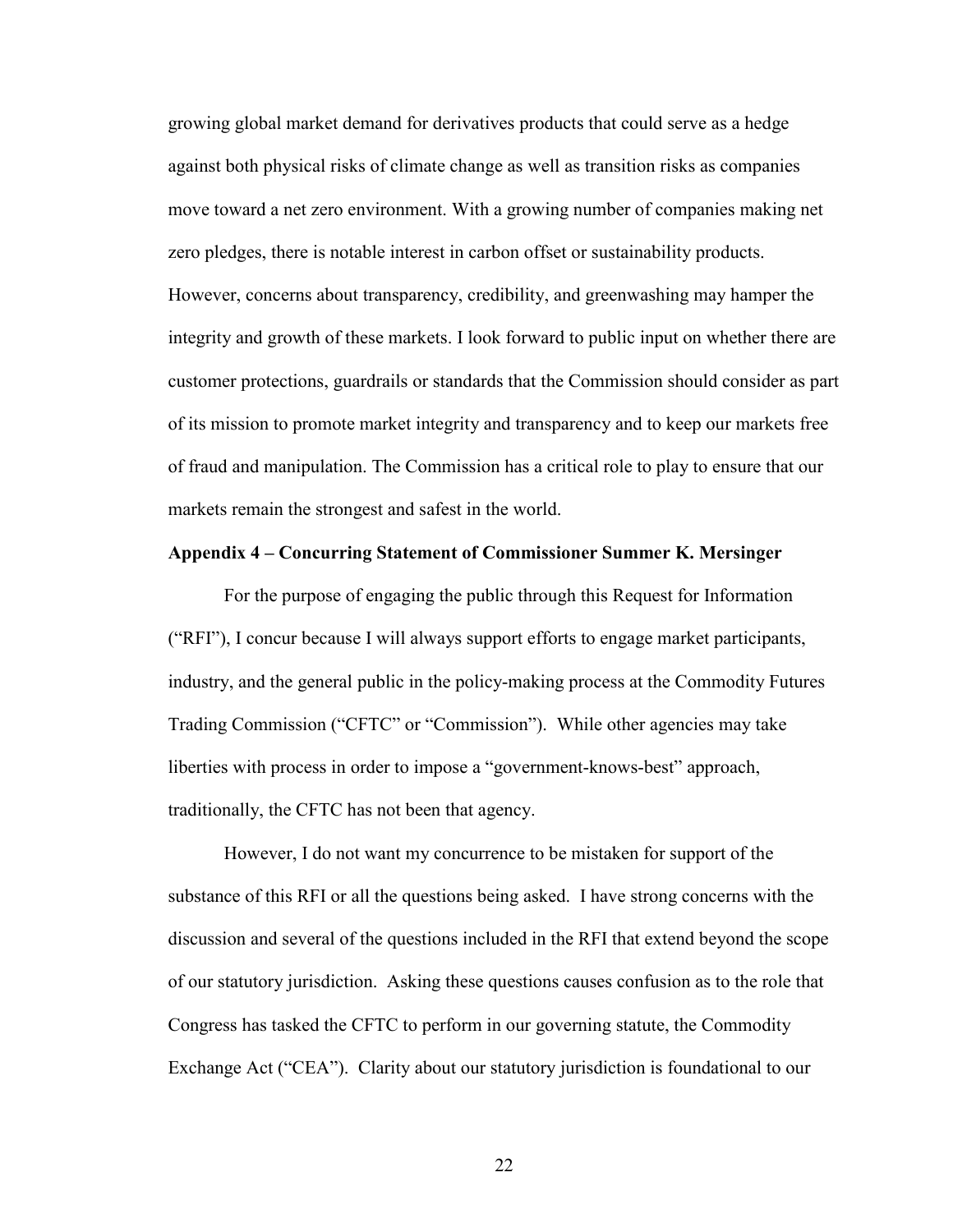ability to successfully achieve the mission that Congress has set for the CFTC in the CEA.

Reading the RFI, I was struck by the lack of concern or interest in legacy agriculture contracts and futures markets. Growing up, I watched drought, flooding, and violent weather destroy our livelihood in a matter of hours. I remember many mornings riding in my Dad's truck, surveying what was left of our corn fields after a hail storm, or seeing the burnt spikes of the wheat that turned too soon because of extreme heat and lack of rain. The financial risk of climate and extreme weather is and has always been real, and our farmers and ranchers have been using legacy agriculture contracts and the futures markets to hedge those risks since the inception of those markets.

With this in mind, where are the questions in this RFI about financial risk due to climate change on our legacy agriculture contracts and futures markets? What is not asked in this RFI is just as important as what is asked. Not one question focuses on the agricultural sector. Is this an unintentional oversight or a strategic decision to cut agriculture from this conversation? Unfortunately, the RFI gives no reason for leaving agriculture out of the discussion when our agency's roots and history are embedded in the agriculture community.

With respect to what is asked in the RFI, information is only useful if it can further our efforts to achieve our mission, which is why I find it concerning that we are requesting information that we cannot use and not asking questions on well-functioning markets where climate risk is already hedged. I can only conclude that the RFI reflects either inadvertent "mission creep" at best, or a power grab to expand the CFTC's authority at worst.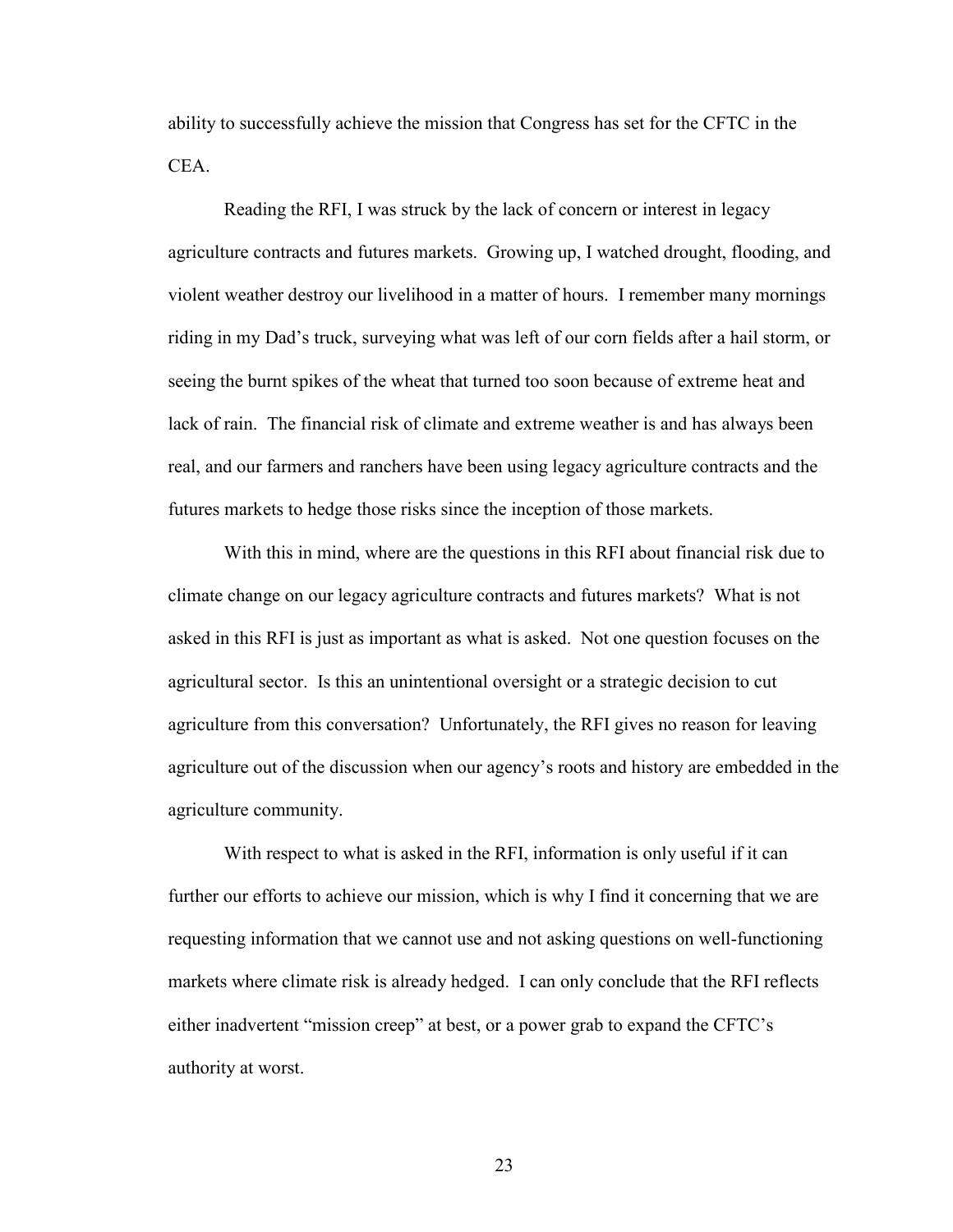Specific instances in which the RFI extends beyond the CFTC's jurisdictional boundaries under the CEA include, but are not limited to, the following:

- The first sentence of Section II (which sets out the requests for information) states that the Commission "is seeking public feedback on all aspects of climate-related financial risk as it may pertain to the derivatives markets, *underlying commodities markets,* registered entities, registrants, and other related market participants."[1](#page-23-0) Let me be crystal clear: The CFTC does not regulate commodities markets. The CEA provides the CFTC with statutory authority to regulate only derivatives markets, not commodities markets. Requesting feedback on all aspects of climate-related financial risk as it may pertain to underlying commodities markets covers a huge expanse of territory that is far outside the CFTC's statutory authority over derivatives markets under the CEA.
- Request no. 3 asks what steps the Commission should consider, in addition to publishing information in its possession, "*to make climate-related data more available to* registrants, registered entities, other market participants, and/or the public (as appropriate and subject to any applicable data confidentiality requirements) in order to help understand and/or manage climate-related financial risk?" This suggests that the CFTC has statutory authority under the CEA to order, as it deems appropriate, any individual or entity to make data available for the benefit of registrants, registered entities, other market participants, and/or the public. It does not.

<span id="page-23-0"></span><sup>&</sup>lt;sup>1</sup> All italics in quotations from the RFI are added, unless otherwise noted.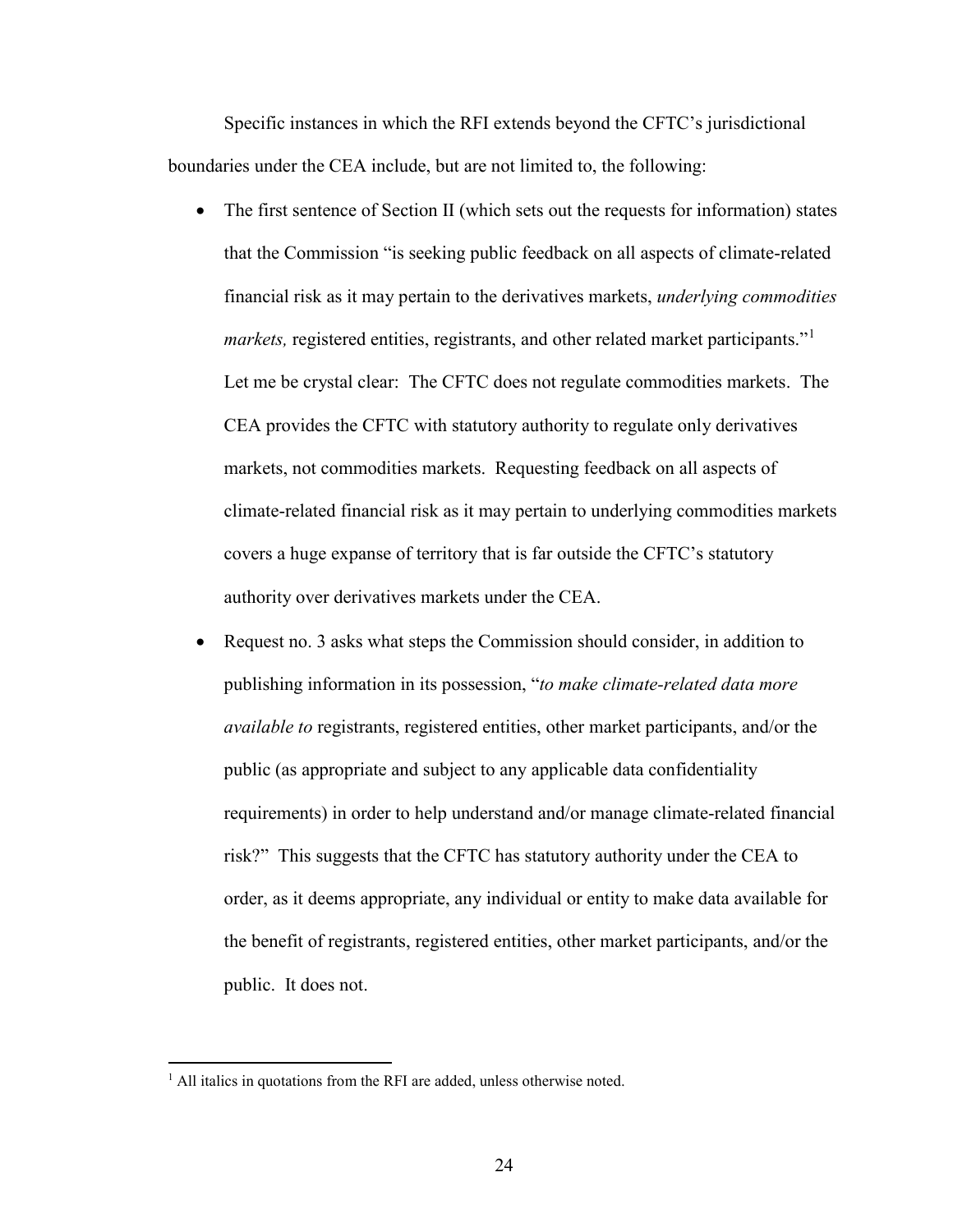- Request no. 18 asks what derivatives products "are currently used to manage climate-related financial risk, facilitate price discovery for climate-related financial risk, *and/or allocate capital to climate-benefiting projects?*" In Section 3(a) of the CEA, Congress found that the derivatives transactions regulated by the CFTC provide "a means for managing and assuming price risks [and] discovering prices . . ." In Section 3(b) of the CEA, Congress then identified the CEA's purposes as including deterring and preventing manipulation or other market disruptions; ensuring the financial integrity of transactions; avoiding systemic risk; protecting market participants from fraud, abusive sales practices, and misuses of customer assets; and promoting responsible innovation and fair competition.<sup>[2](#page-24-0)</sup> Nowhere in the CEA did Congress suggest that it is a purpose of the CEA, or the mission of the CFTC, to allocate capital – whether to climatebenefiting projects or otherwise.
- Request no. 24 asks whether the Commission should consider "creating some form of *registration framework* for any market participants within the *voluntary carbon markets* to enhance the integrity of the voluntary carbon markets?" The CFTC does not have statutory authority under the CEA to create a registration framework for market participants within voluntary carbon markets unless they engage in activities relating to derivatives.
- Request no. 25 asks whether "*digital assets and/or distributed ledger technology*  offer climate-related financial risk mitigating benefits?" The CFTC does not have

<span id="page-24-0"></span><sup>&</sup>lt;sup>2</sup> CEA sections 3(a), 3(b), 7 U.S.C. 5(a), 5(b).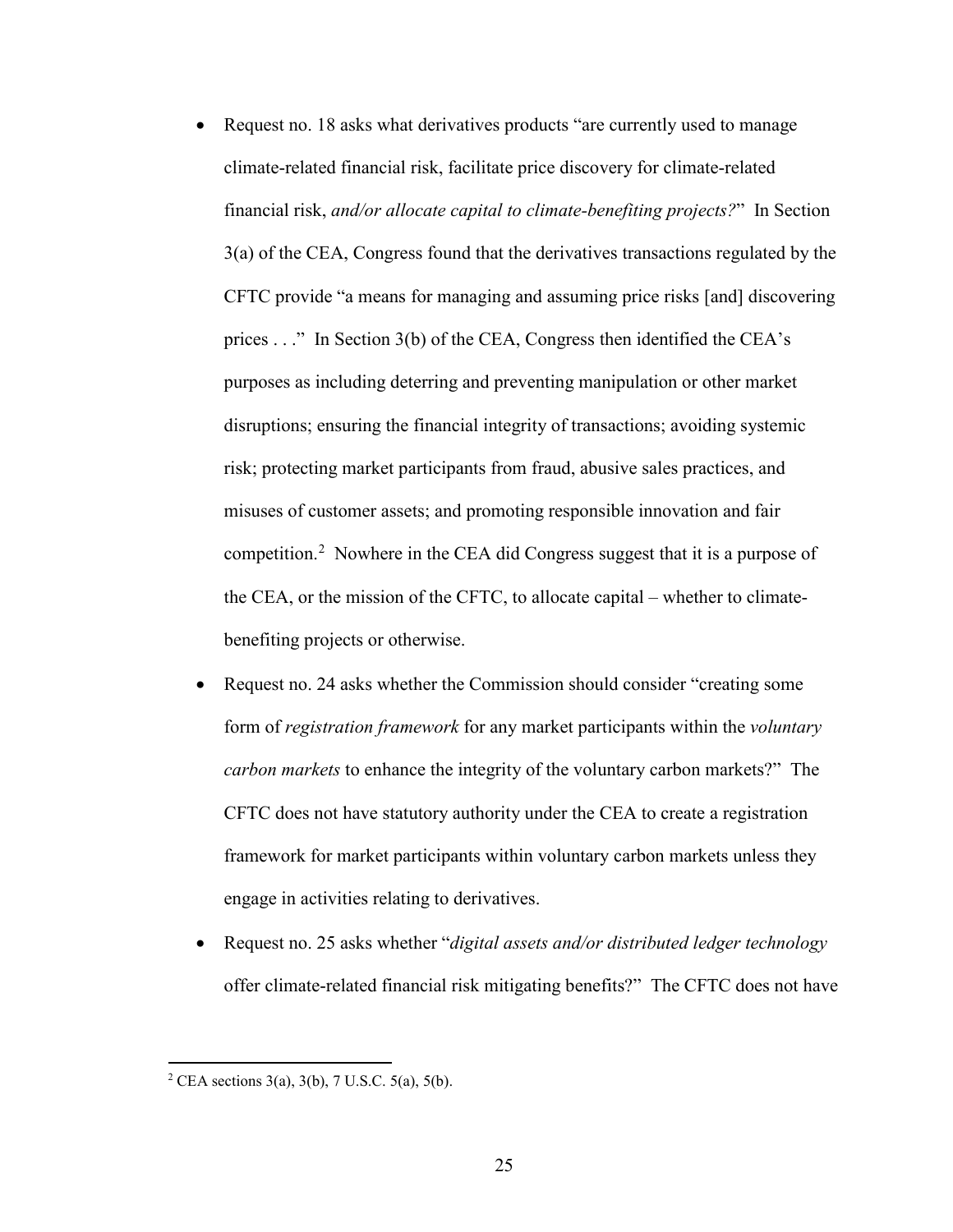statutory authority under the CEA to regulate digital assets or distributed ledger technology except to the extent they involve derivatives.

- Request no. 27 asks whether there are "any steps that the Commission should consider when assessing how the impact of climate change on the derivatives markets *and/or underlying commodities markets,* or proposed policy solutions to address such impact, may affect financially vulnerable populations?" The CFTC does not have authority under the CEA to take any regulatory steps with respect to underlying commodities markets, regardless of whether they affect financially vulnerable populations.
- Request no. 30 asks what literature and research the Commission should consult "related to climate risks as applicable to the derivatives markets, *underlying commodities markets,* registrants, registered entities, or other derivatives market participants?" As noted above, Congress has not provided the CFTC with regulatory authority in the CEA with respect to climate risks applicable to underlying commodities markets.

I have no opposition to requesting the information we need to consider the implications of climate-related financial risk in fulfilling our mission under the CEA. But I am concerned that requesting information on matters over which the CFTC has no statutory authority and ignoring opportunities to ask questions of market participants already using our markets to hedge their climate exposure will not further the purported goal of this RFI.

# **Appendix 5 – Concurring Statement of Commissioner Caroline D. Pham**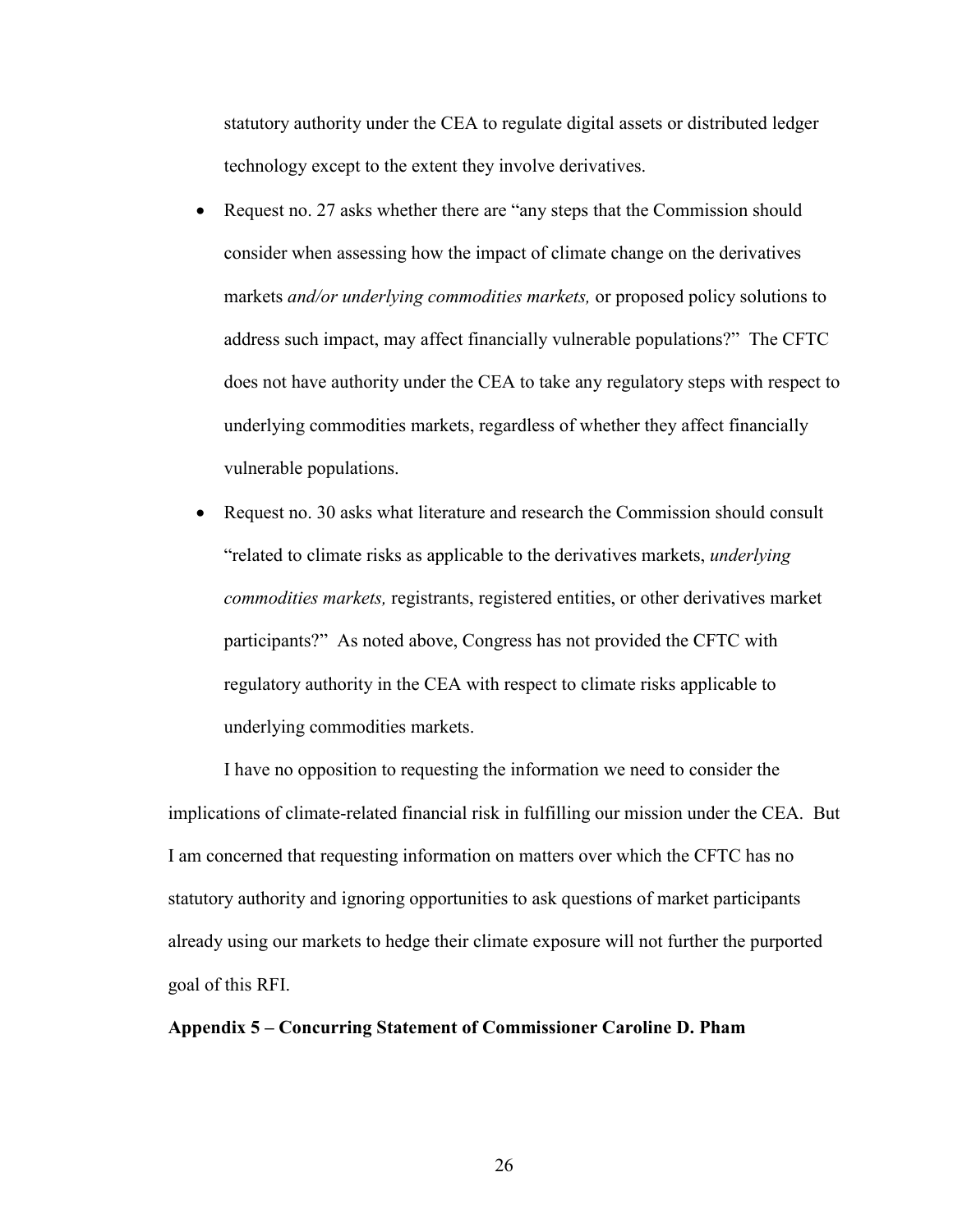I respectfully concur with the publication of the Request for Information (RFI) on Climate-Related Financial Risk in the *Federal Register* because it is imperative that the public has an opportunity to provide input and share expertise.

In our work in this area, however, we must be mindful of our statutory mandate: oversight of the commodity derivatives markets.<sup>[1](#page-26-0)</sup> In particular, as the RFI recognizes, our markets are "affected with a national public interest" because they facilitate risk management and price discovery "through trading in liquid, fair and financially secure trading facilities."<sup>[2](#page-26-1)</sup> Further, as the RFI also recognizes, the Commodity Exchange Act mandates that the Commission serve this public interest through our oversight of "a system of effective self-regulation of trading facilities, clearing systems, market participants and market professionals," and by deterring and preventing price manipulation and other disruptions to market integrity, ensuring the financial integrity of transactions in our markets, avoiding systemic risk, protecting market participants from "fraudulent or other abusive sales practices and misuses of customer assets," and promoting "responsible innovation and fair competition."<sup>[3](#page-26-2)</sup> This statutory mandate bears repeating because it makes clear that the Commission is a market regulator over our markets and products, market infrastructure, market integrity, market conduct, market participants, and market professionals.

We are not, for instance, a prudential banking regulator like the Fed, OCC, or FDIC, nor are we a primarily disclosures-based market regulator like the SEC. Keeping our focus on our markets, products, and purpose—keeping our eyes on the ball—will

<span id="page-26-0"></span><sup>&</sup>lt;sup>1</sup> Commodity Exchange Act ("CEA") section  $2(a)(1)(A)$ , 7 U.S.C.  $2(a)(1)(A)$ .

<span id="page-26-1"></span> $2$  CEA section 3(a), 7 U.S.C. 5(a).

<span id="page-26-2"></span> $3$  CEA section 3(b), 7 U.S.C. 5(b).